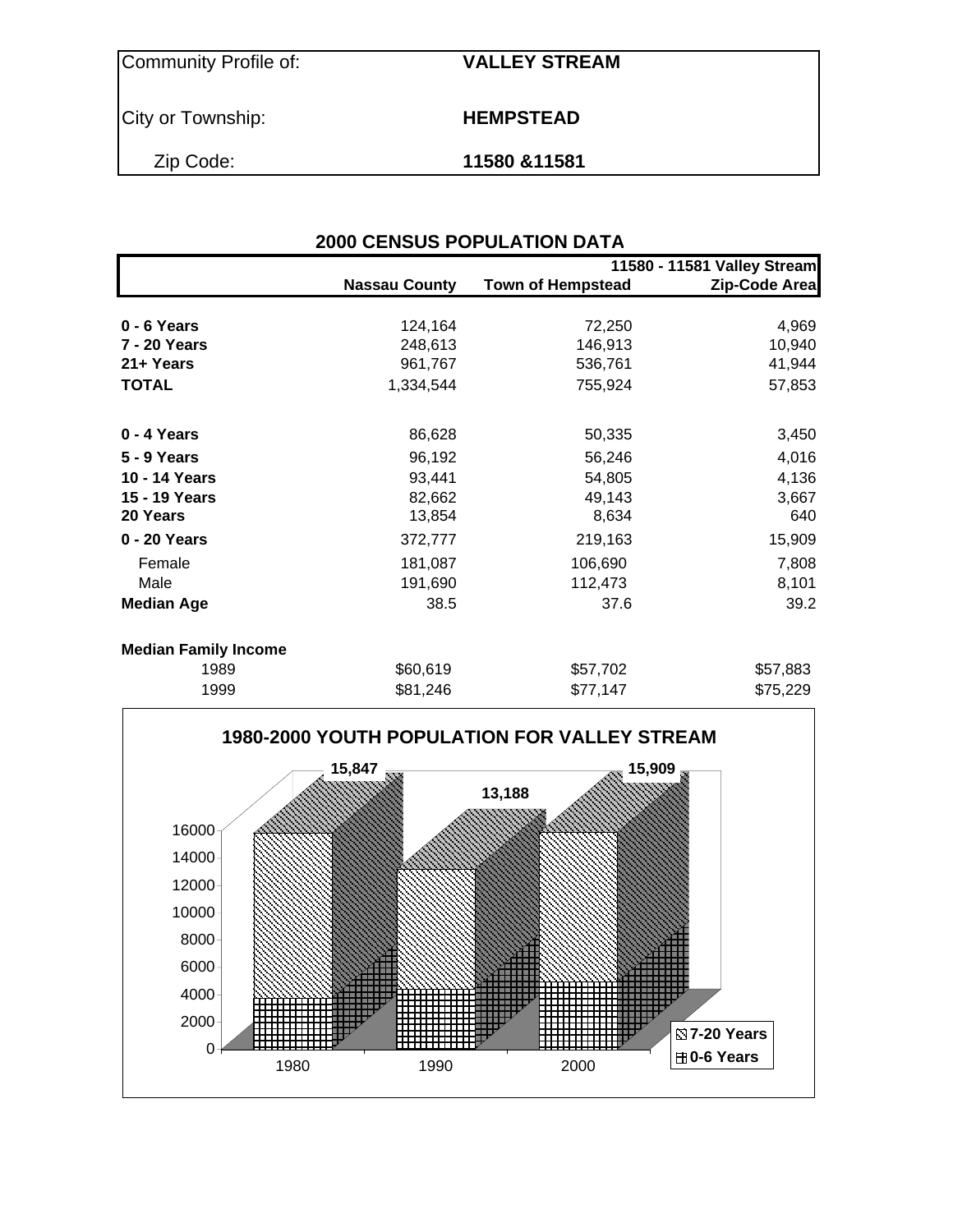$0 -$ 

# **2000 POPULATION PROJECTION DATA**

|                                                                               | <b>Nassau County</b>          | <b>Town of</b><br><b>Hempstead</b> | 11580 & 11581<br><b>Valley Stream</b><br>Zip-Code Area |  |  |
|-------------------------------------------------------------------------------|-------------------------------|------------------------------------|--------------------------------------------------------|--|--|
| $0 - 6$ Years<br>118,978<br>$7 - 20$ Years<br>231,792<br>21+ Years<br>978,505 |                               | 73,806<br>139,895<br>557,917       | 4,529<br>12,090<br>49,864                              |  |  |
| <b>TOTAL</b>                                                                  | 1,329,275                     | 771,618                            | 66,483                                                 |  |  |
| $\vert$ 0 - 4 Years                                                           | 83,639                        | 52,174                             | 3,128                                                  |  |  |
| $\vert$ 5 - 9 Years                                                           | 90,106                        | 55,438                             | 3,564                                                  |  |  |
| 10 - 14 Years                                                                 | 82,042                        | 49,470                             | 4,181                                                  |  |  |
| 15 - 19 Years                                                                 | 79,040                        | 47,058                             | 4,747                                                  |  |  |
| 20 Years                                                                      | 15,943                        | 9,563                              | 998                                                    |  |  |
| $0 - 20$ Years                                                                | 350,770                       | 213,701                            | 16,619                                                 |  |  |
| 6,000<br>5,000                                                                |                               | <b>FOR FOUR AGE GROUPS</b>         |                                                        |  |  |
| <br>4,000 $\frac{1}{2}$                                                       | <b>SUBBOROUSE AND RELEASE</b> |                                    |                                                        |  |  |
| 3,000                                                                         |                               |                                    |                                                        |  |  |
| 2,000                                                                         |                               |                                    | 图<br>$0 - 4$<br>□━5-9                                  |  |  |
| 1,000                                                                         |                               |                                    | $15 - 19$                                              |  |  |

2001 2002 2003 2004 2005 2006 2007 2008 2009 2010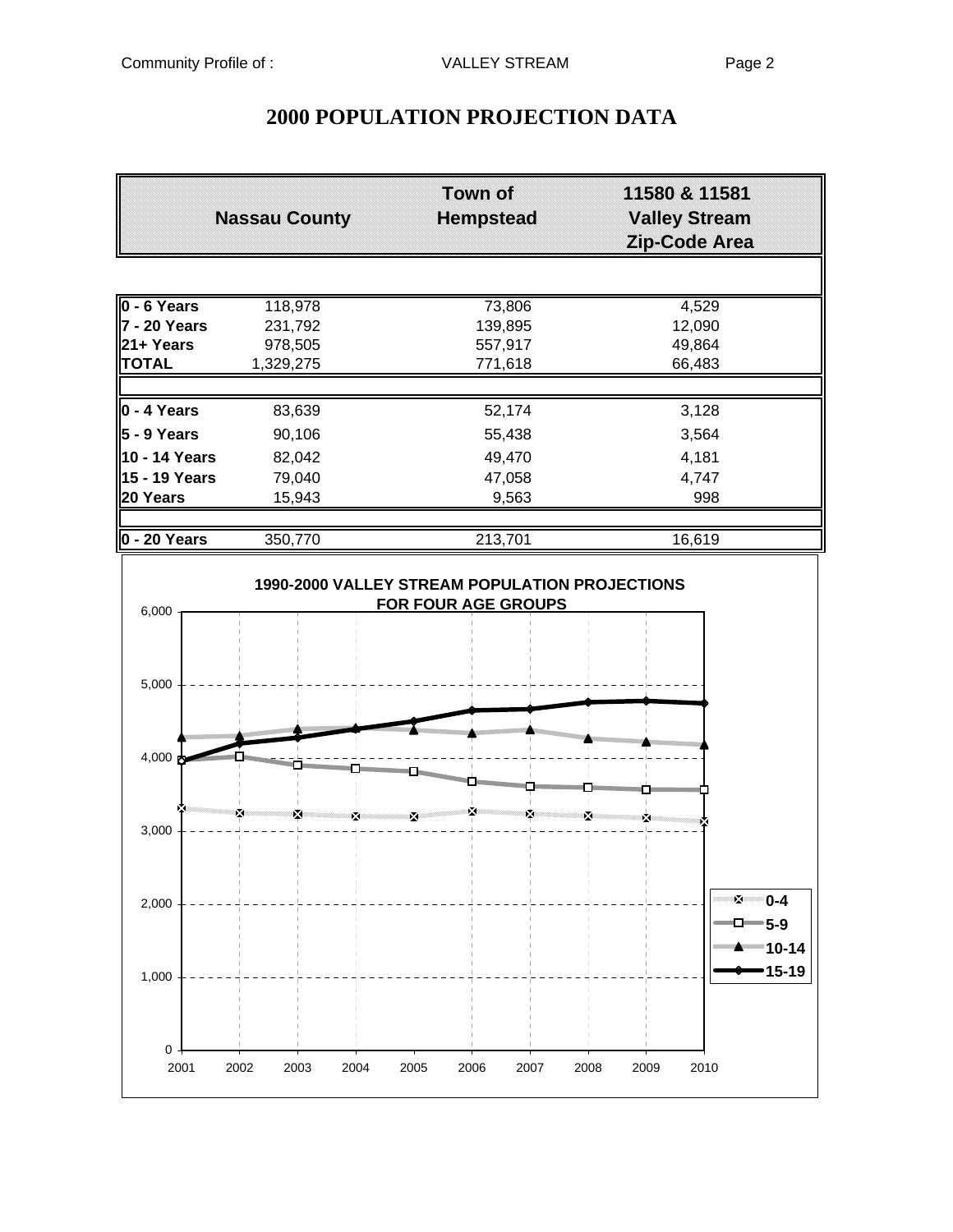### **TEMPORARY ASSISTANCE TO NEEDY FAMILIES (Formerly AFDC) (NUMBER OF INDIVIDUALS)**

| Year           |                                                                                                 | <b>Nassau County</b>                 | <b>Town of Hempstead</b>                                                            |                              | 16-20 y<br>Zip-Code Area |
|----------------|-------------------------------------------------------------------------------------------------|--------------------------------------|-------------------------------------------------------------------------------------|------------------------------|--------------------------|
| 1985           |                                                                                                 | 15,963                               | 11,783                                                                              |                              | 185                      |
| 1986           |                                                                                                 | 15,337                               | 11,390                                                                              |                              | 213                      |
| 1987           |                                                                                                 | 13,321                               | 9,981                                                                               |                              | 205                      |
| 1988           |                                                                                                 | 12,410                               | 9,168                                                                               |                              | 201                      |
| 1989           |                                                                                                 | 11,950                               | 8,943                                                                               |                              | 157                      |
| 1990           |                                                                                                 | 12,607                               | 9,404                                                                               |                              | 163                      |
| 1991           |                                                                                                 | 15,317                               | 11,504                                                                              |                              | 202                      |
| 1992           |                                                                                                 | 16,528                               | 12,410                                                                              |                              | 250                      |
| 1993           |                                                                                                 | 20,129                               | 15,031                                                                              |                              | 368                      |
| 1994           |                                                                                                 | 20,622                               | 15,217                                                                              |                              | 407                      |
| 1995           |                                                                                                 | 20,229                               | 14,981                                                                              |                              | 395                      |
| 1996           |                                                                                                 | 17,800                               | 13,309                                                                              |                              | 295                      |
| 1997           |                                                                                                 | 14,940                               | 11,219                                                                              |                              | 262                      |
| 1998           |                                                                                                 | 12,706                               | 9,651                                                                               |                              | 248                      |
| 1999           |                                                                                                 | 10,825                               | 8,265                                                                               |                              | 181                      |
| Rate Per 1,000 | 25.00<br>20.00<br>15.00<br>10.00<br>对刑<br>5.00 <sub>1</sub><br>0.00<br>1987 1988 1989 1990 1991 | <b>CONSUMER</b><br>dill<br>1992 1993 | HEMPSTEAD AFDC RATES PER 1000 RESIDENTS<br>33333<br>aiidam.<br>1994<br>1995<br>1996 | Wiih<br>1997<br>1998<br>1999 |                          |
|                | <b>E</b> Nassau County                                                                          |                                      | <b>H</b> Hempstead Town                                                             | □16-20 y                     |                          |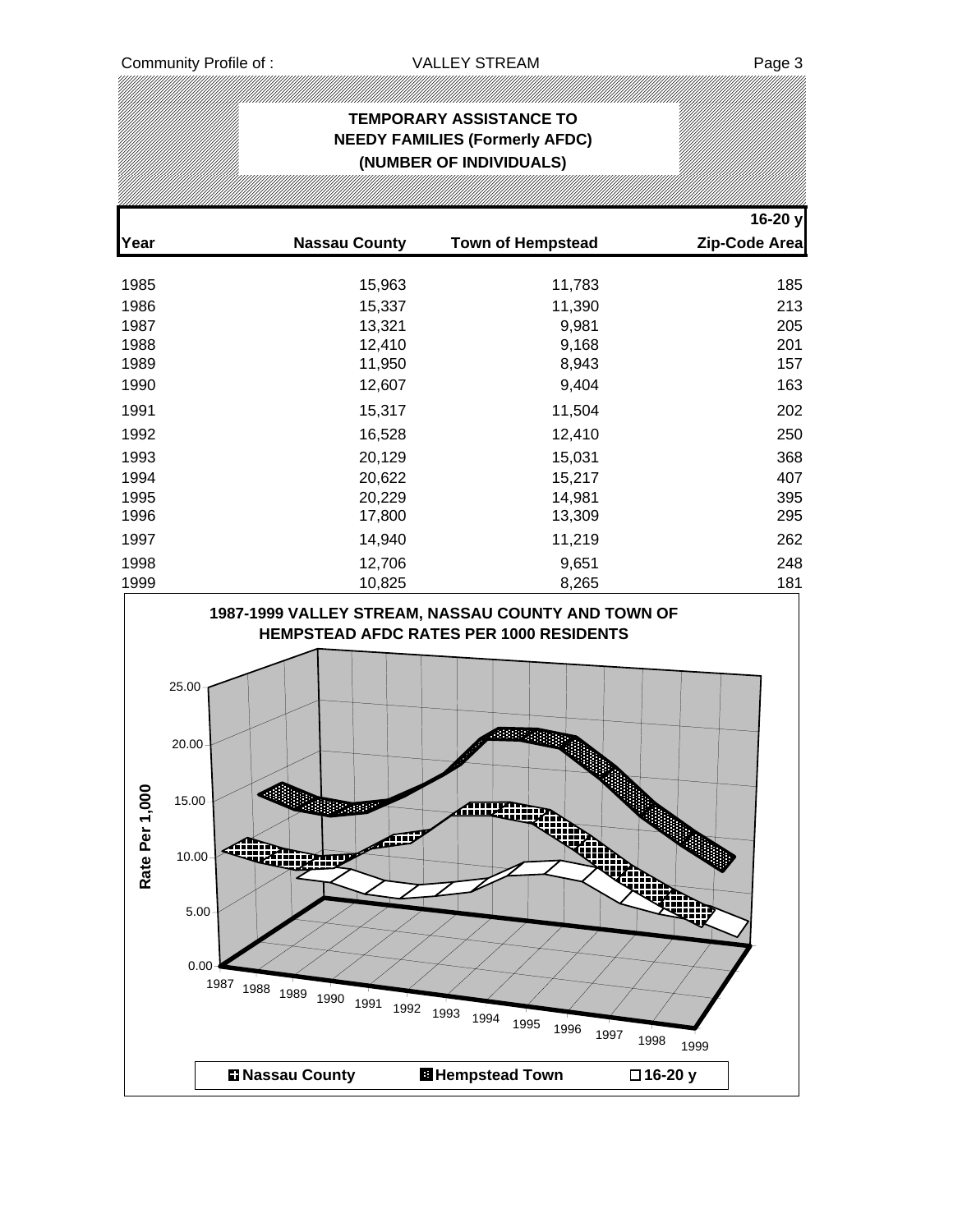### **11580 & 11581 ZIP CODE AREA RESIDENT YOUTH OFFENSES**

|      |                | 7-15 Years Old     |               |                         |
|------|----------------|--------------------|---------------|-------------------------|
|      |                | <b>Station</b>     | Subjects of   |                         |
| Year | <b>Arrests</b> | <b>Adjustments</b> | Investigation | <b>Totals</b>           |
| 1990 | 29             | 147                | 15            | 191                     |
| 1991 | 16             | 82                 | 13            | 112                     |
| 1992 | 32             | 112                | 18            | 202                     |
| 1993 | 37             | 112                | 32            | 181                     |
| 1994 | 63             | 115                | 43            | 206                     |
| 1995 | 84             | 84                 | 37            | 205                     |
| 1996 | 59             | 52                 | 46            | 157                     |
| 1997 | 64             | 68                 | 40            | 172                     |
|      |                |                    |               |                         |
|      |                | 16-20 Years Old    |               |                         |
|      |                | Subjects of        |               | <b>All Ages</b>         |
| Year | <b>Arrests</b> | Investigation      | <b>Totals</b> | <b>Total Incidents*</b> |
| 1990 | 94             | 28                 | 122           | 313                     |
| 1991 | 79             | 75                 | 154           | 266                     |
| 1992 | 71             | 62                 | 133           |                         |
| 1993 | 80             | 67                 | 147           | 295<br>328              |
| 1994 | 81             | 93                 | 172           | 395                     |
| 1995 | 103            | 85                 | 189           | 394                     |
| 1996 | 140            | 96                 | 236           | 395                     |



<sup>\*</sup> Total incidents include arrests, station adjustments and subjects of investigation for 1988 - 1995. Subjects were not available prior to 1988. Youth offense data does not include data on convictions following from some of these arrests.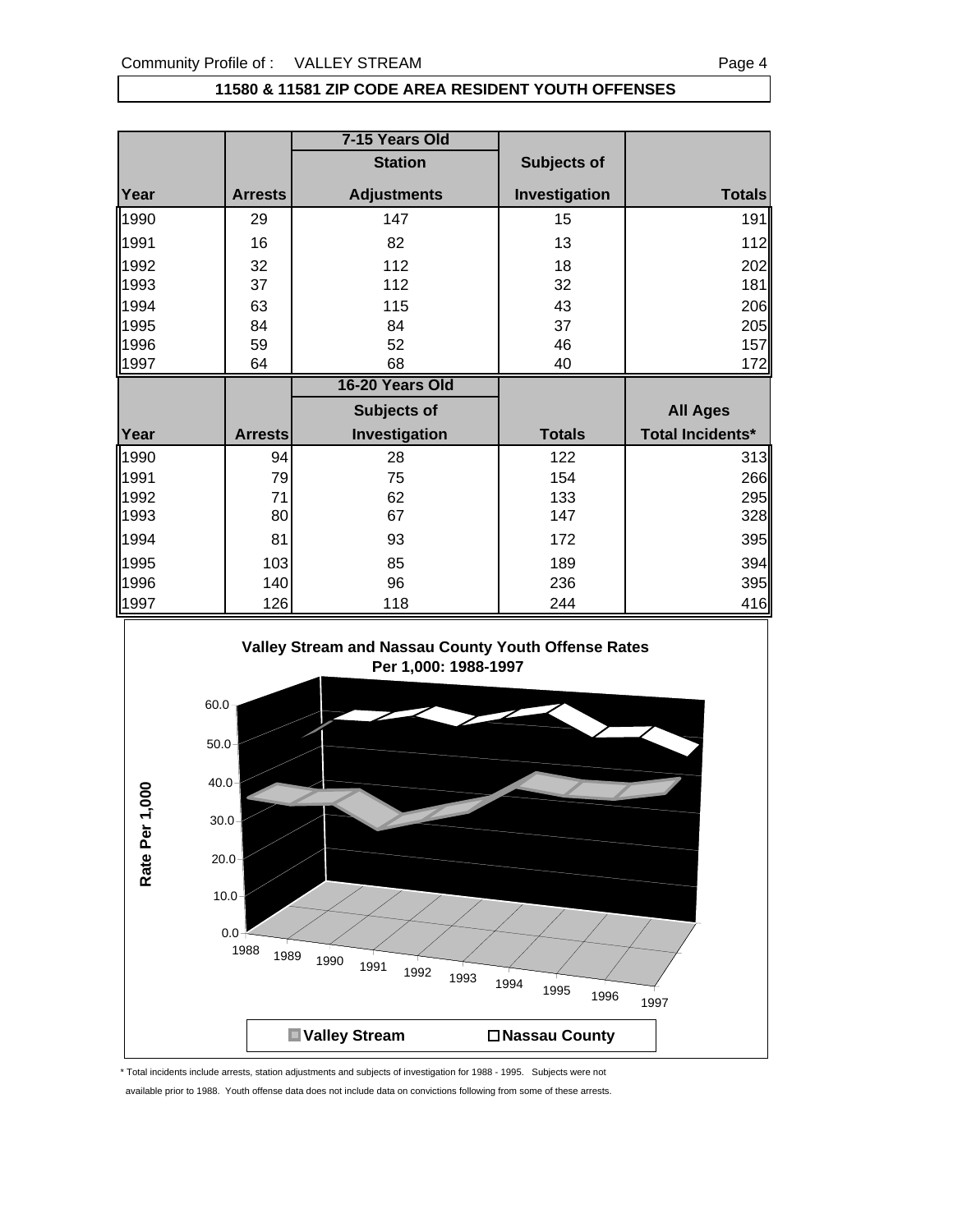Community Profile of : <br>
VALLEY STREAM 
VALLEY STREAM

UP 1998

|      |                                      | 11580 & 11581 ZIP-CODE AREAS RESIDENT YOUTH OFFENSES              |                                             |                       |              |                                   |              |              |  |  |
|------|--------------------------------------|-------------------------------------------------------------------|---------------------------------------------|-----------------------|--------------|-----------------------------------|--------------|--------------|--|--|
|      |                                      | Youth Offense Rate Per 1000 Resident Youth                        |                                             |                       |              |                                   |              |              |  |  |
|      | For Combined Offense Types and Total |                                                                   |                                             |                       |              |                                   |              |              |  |  |
|      |                                      |                                                                   |                                             |                       |              |                                   |              |              |  |  |
|      | Drug &                               | Violent &                                                         |                                             |                       |              | <b>Criminal</b>                   |              |              |  |  |
| Year |                                      | <b>Alcohol Threatening</b>                                        | <b>Property</b>                             | <b>Status</b>         | <b>Theft</b> | <b>Nonconf</b>                    | <b>Other</b> | <b>Total</b> |  |  |
| 1990 | 3.2                                  | 6.1                                                               | 9.0                                         | 5.1                   | 7.9          | 3.0                               | 0.6          | 35.8         |  |  |
| 1991 | 1.1                                  | 7.3                                                               | 4.0                                         | 4.7                   | 5.9          | 1.5                               | 3.6          | 30.3         |  |  |
| 1992 | 1.4                                  | 5.5                                                               | 5.0                                         | 7.3                   | 7.1          | 1.5                               | 4.0          | 33.7         |  |  |
| 1993 | 3.3                                  | 5.9                                                               | 7.6                                         | 6.4                   | 6.5          | 2.3                               | 5.0          | 37.0         |  |  |
| 1994 | 1.9                                  | 7.5                                                               | 10.8                                        | 8.5                   | 6.5          | 2.0                               | 6.9          | 44.2         |  |  |
| 1995 | 3.3                                  | 9.0                                                               | 7.8                                         | 7.1                   | 8.5          | 1.6                               | 5.8          | 43.0         |  |  |
| 1996 | 4.8                                  | 9.6                                                               | 5.3                                         | 4.6                   | 11.1         | 1.8                               | 6.1          | 43.3         |  |  |
| 1997 | 5.9                                  | 11.1                                                              | 7.4                                         | 6.6                   | 7.5          | 2.1                               | 4.8          | 45.7         |  |  |
|      |                                      |                                                                   |                                             | <b>Youth Offenses</b> |              |                                   |              |              |  |  |
|      |                                      |                                                                   | <b>For Combined Offense Types and Total</b> |                       |              |                                   |              |              |  |  |
|      |                                      |                                                                   |                                             |                       |              |                                   |              |              |  |  |
| Year | Drug &                               | Violent &<br><b>Alcohol Threatening</b>                           | <b>Property</b>                             | <b>Status</b>         | <b>Theft</b> | <b>Criminal</b><br><b>Nonconf</b> | <b>Other</b> | <b>Total</b> |  |  |
| 1990 | 28                                   | 53                                                                | 79                                          | 45                    | 69           | 26                                | 5            | 313          |  |  |
| 1991 | 10                                   | 64                                                                | 35                                          | 41                    | 52           | 13                                | 32           | 266          |  |  |
| 1992 | 12                                   | 48                                                                | 44                                          | 64                    | 62           | 13                                | 35           | 295          |  |  |
| 1993 | 29                                   | 52                                                                | 67                                          | 57                    | 58           | 20                                | 44           | 328          |  |  |
| 1994 | 17                                   | 67                                                                | 97                                          | 76                    | 58           | 18                                | 62           | 395          |  |  |
| 1995 | 30                                   | 82                                                                | 71                                          | 65                    | 78           | 15                                | 53           | 394          |  |  |
| 1996 | 44                                   | 88                                                                | 48                                          | 42                    | 101          | 16                                | 56           | 395          |  |  |
| 1997 | 54                                   | 101                                                               | 67                                          | 60                    | 68           | 19                                | 44           | 416          |  |  |
|      |                                      |                                                                   |                                             |                       |              |                                   |              |              |  |  |
|      |                                      | 1990-1997 Violent & Threatening, and Drug & Alcohol Youth Offense |                                             |                       |              |                                   |              |              |  |  |
|      |                                      |                                                                   | Rates in Valley Stream and Nassau County    |                       |              |                                   |              |              |  |  |
| 16.0 |                                      |                                                                   |                                             |                       |              |                                   |              |              |  |  |
| 14.0 |                                      |                                                                   |                                             |                       |              |                                   |              |              |  |  |

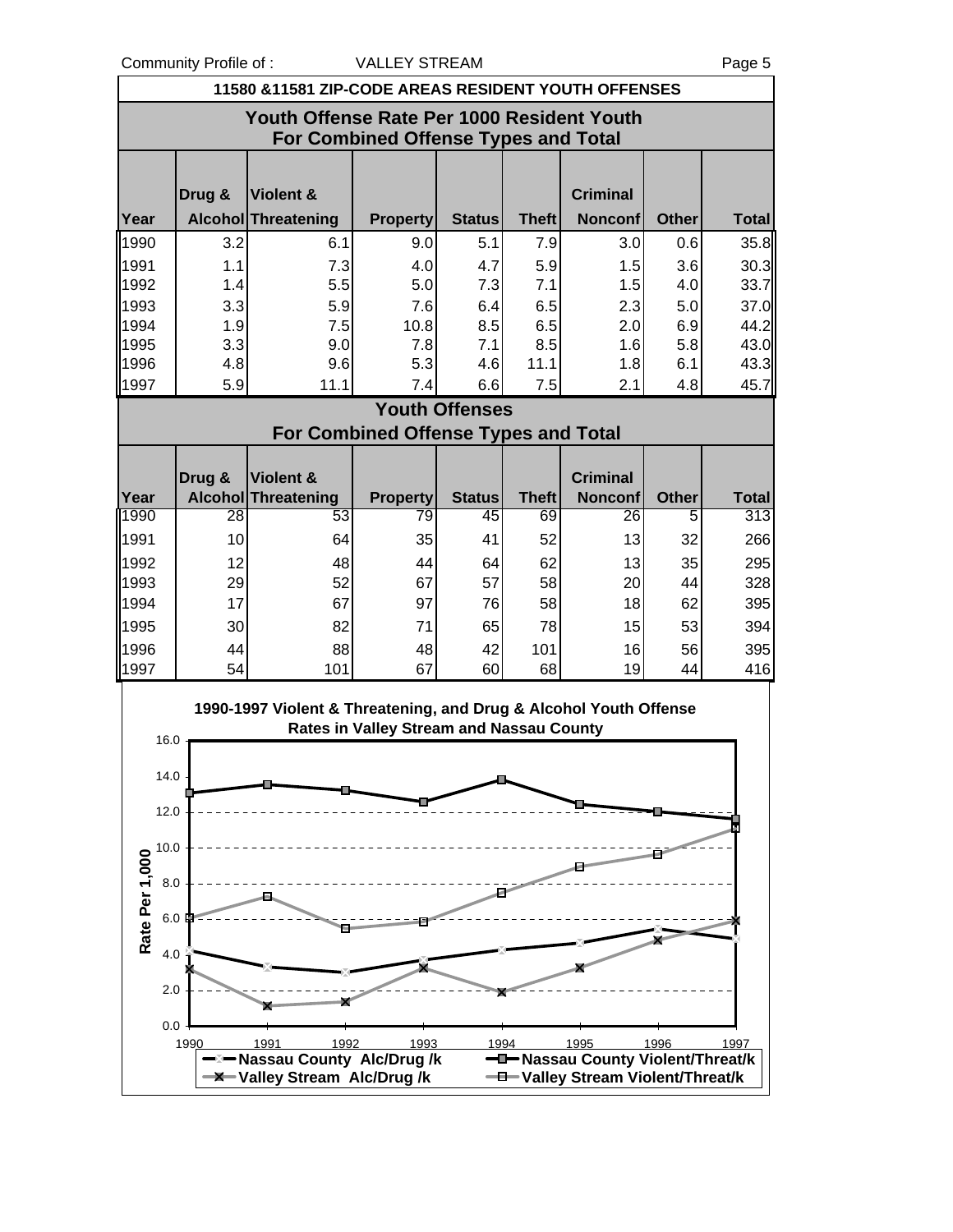

 "Other" communities include Atlantic Beach, Long Beach, Carle Pl, Manhasset, Massapequa, Cedarhurst, Bethpage, E Rockaway, Hicksville, Oceanside & Westbury. Each community comprises less than 1% of all offenses by

Valley Stream residents.



"Other" communities include Great Neck, Hewlett, Inwood, Bellmore, Franklin Sq, Baldwin, East Rockaway, Mineola,

Uniondale, Long Beach, Lynbrook, Oceanside, Hempstead, West Hempstead, Rockville Centre, Woodmere, New Hyde Pk, Garden City, Island Pk, Westbury, Williston Pk, Massapequa and Hicksville. Each community

comprises less than 1% of all offenses in Valley Stream.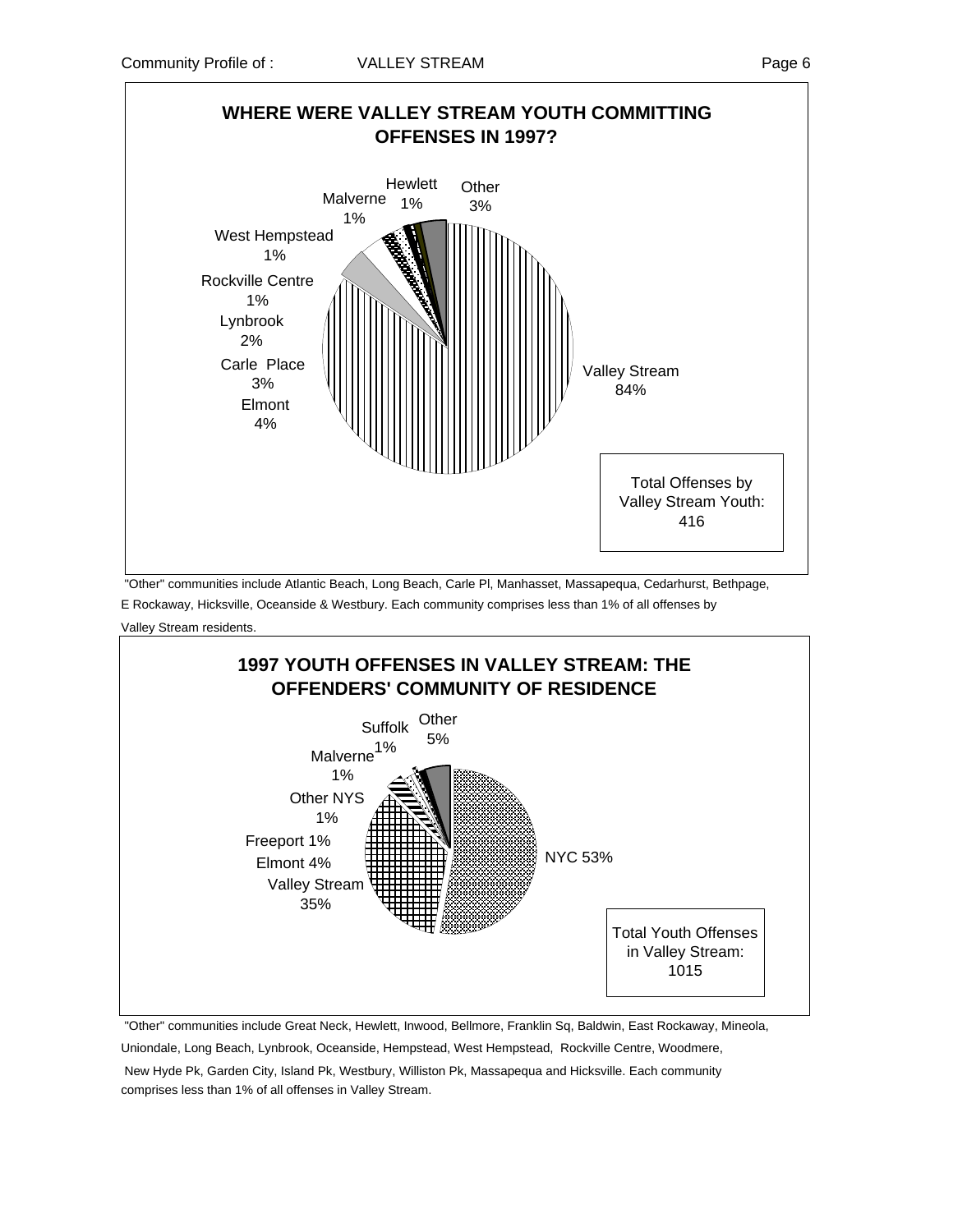|                      |                           |          |                |                |                |                |                | 1991-97  |
|----------------------|---------------------------|----------|----------------|----------------|----------------|----------------|----------------|----------|
|                      |                           |          |                |                |                |                |                | Percent  |
| Age                  | 1991                      | 1992     | 1993           | 1994           | 1995           | 1996           | 1997           | Change   |
| 10 Yr & Less         | $\Omega$                  | $\Omega$ | 1              | $\Omega$       | 3              | $\overline{2}$ | $\Omega$       |          |
| $\%$                 | 0.0%                      | 0.0%     | 1.8%           | 0.0%           | 5.7%           | 4.9%           | 0.0%           |          |
| 11 to 12             | $\overline{\phantom{a}3}$ | $-5$     | $\overline{8}$ | $\overline{9}$ | $\mathbf 1$    | $\overline{2}$ | $\overline{2}$ | $-33.3%$ |
| $\%$                 | 8.8%                      | 8.8%     | 14.3%          | 14.3%          | 1.9%           | 4.9%           | 3.7%           |          |
| 13                   | $\mathbf{1}$              | 14       | 9              | 6              | $\Omega$       | $\Omega$       | $\overline{7}$ | 600.0%   |
| $\%$                 | 2.9%                      | 24.6%    | 16.1%          | 9.5%           | 0.0%           | 0.0%           | 13.0%          |          |
| 14                   | 14                        | 15       | 11             | $\mathcal{B}$  | 14             | 9              | 17             | 21.4%    |
| $\%$                 | 41.2%                     | 26.3%    | 19.6%          | 12.7%          | 26.4%          | 22.0%          | 31.5%          |          |
| 15 <sub>1</sub>      | 10                        | 17       | 13             | 15             | 19             | 12             | 10             | 0.0%     |
| $\%$                 | 29.4%                     | 29.8%    | 23.2%          | 23.8%          | 35.8%          | 29.3%          | 18.5%          |          |
| 16                   | $\overline{4}$            | 6        | 6              | 11             | $\overline{7}$ | 9              | 11             | 175.0%   |
| $\%$                 | 11.8%                     | 10.5%    | 10.7%          | 17.5%          | 13.2%          | 22.0%          | 20.4%          |          |
| 17                   | $\overline{2}$            | $\Omega$ | 5              | $\overline{7}$ | $\overline{4}$ | $\overline{4}$ | $\overline{7}$ | 250.0%   |
| $\%$                 | 5.9%                      | 0.0%     | 8.9%           | 11.1%          | 7.5%           | 9.8%           | 13.0%          |          |
| 18                   | $\Omega$                  | $\Omega$ | $\mathbf{1}$   | 6              | 3              | $\mathfrak{p}$ | $\Omega$       |          |
| $\frac{0}{0}$        | 0.0%                      | 0.0%     | 1.8%           | 9.5%           | 5.7%           | 4.9%           | 0.0%           |          |
| 19 to 20             | $\Omega$                  | $\Omega$ | $\overline{2}$ | $\mathbf{1}$   | 2              | $\mathbf{1}$   | $\Omega$       |          |
| $\%$                 | 0.0%                      | 0.0%     | 3.6%           | 1.6%           | 3.8%           | 2.4%           | 0.0%           |          |
| <b>Valley Stream</b> |                           |          |                |                |                |                |                |          |
| Total                | 34                        | 57       | 56             | 63             | 53             | 41             | 54             | 58.8%    |
| Rate Per 1,000       | 3.0                       | 4.9      | 4.7            | 5.2            | 4.4            | 3.4            | 4.4            | 46.2%    |
| <b>Nassau County</b> |                           |          |                |                |                |                |                |          |
| Rate Per 1,000       | 5.19                      | 6.63     | 8.98           | 8.68           | 7.52           | 7.23           | 7.30           | 40.5%    |
|                      |                           |          |                |                |                |                |                |          |

### **Resident Valley Stream Runaway and Homeless Youth by Age Group**

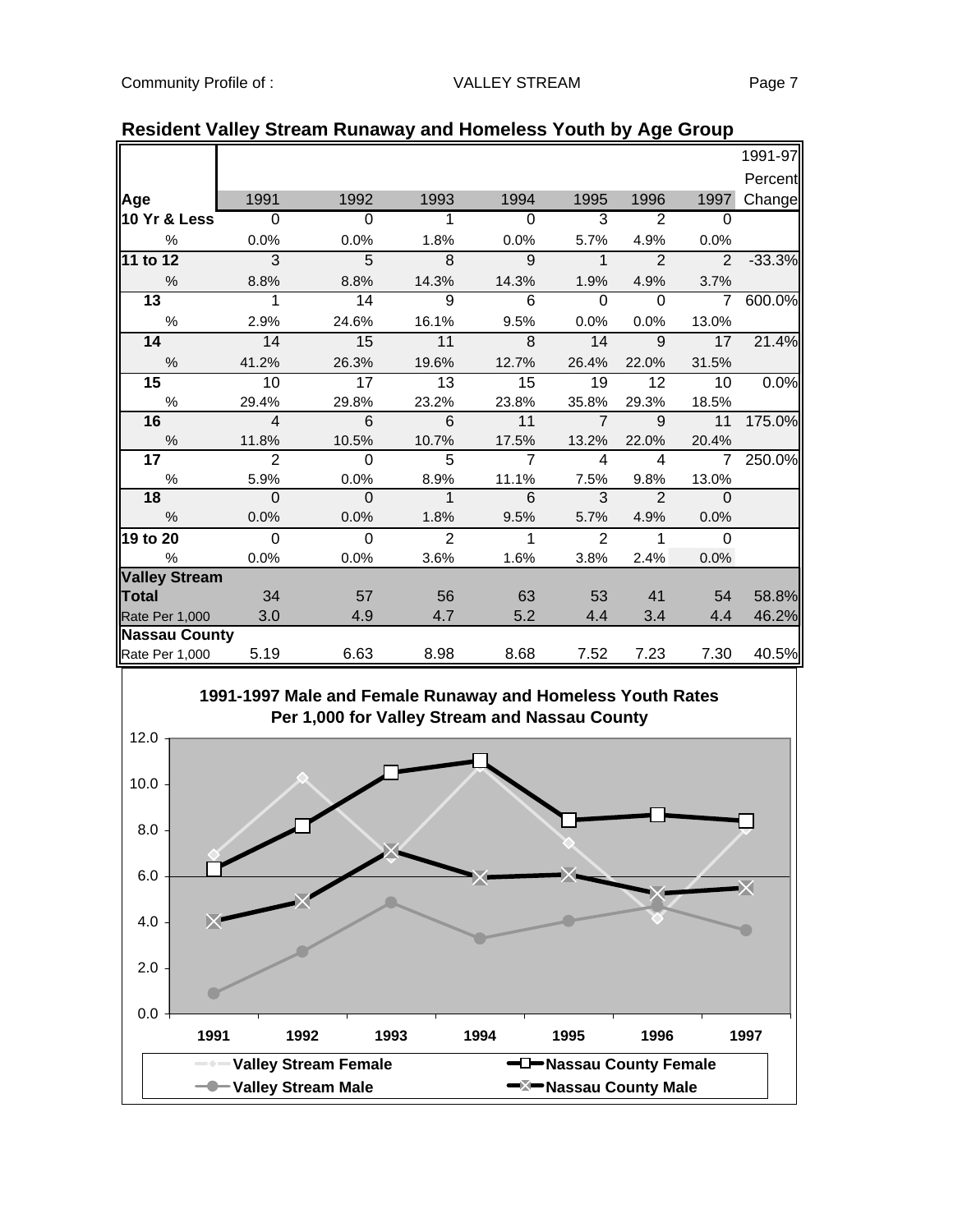Community Profile of : VALLEY STREAM Page 8

### **COMBINED ENROLLMENT IN VALLEY STREAM 13, 24 & 30 UFSD**

|                   | European | African  |          | Asian    | Native                                                |               |       |
|-------------------|----------|----------|----------|----------|-------------------------------------------------------|---------------|-------|
| Year              | American | American | Latino   | American | American                                              | Total         |       |
|                   |          |          |          |          |                                                       |               |       |
| 1987              | 3,364    | 7        | 105      | 110      | 0                                                     | 3,586         |       |
| 1988              | 3,397    | 17       | 126      | 131      | 19                                                    | 3,690         |       |
| 1989              | 3,352    | 8        | 152      | 180      | 1                                                     | 3,693         |       |
| 1990              | 3,346    | 16       | 195      | 209      | 0                                                     | 3,766         |       |
| 1991              | 3,489    | 19       | 192      | 183      | 4                                                     | 3,887         |       |
| 1992              | 3,527    | 31       | 216      | 212      | 1                                                     | 3,987         |       |
| 1993              | 3,585    | 39       | 247      | 234      | 3                                                     | 4,108         |       |
| 1994              | 3,633    | 53       | 247      | 257      | 8                                                     | 4,198         |       |
| 1995              | 3,522    | 122      | 301      | 298      | 4                                                     | 4,247         |       |
| 1996              | 3,506    | 187      | 366      | 330      | 4                                                     | 4,393         |       |
| 1997              | 3,442    | 263      | 410      | 371      | 3                                                     | 4,489         |       |
| 1998              | 3,379    | 352      | 468      | 407      | 12                                                    | 4,611         |       |
| 1999              | 3,133    | 446      | 560      | 538      | $\overline{2}$                                        | 4,679         |       |
|                   |          |          |          |          | Net Change in School Enrollment Between 1987 and 1999 |               |       |
|                   |          | European | African  |          | Asian                                                 | <b>Native</b> |       |
|                   | 1987-99  | American | American | Latino   | American                                              | American      | Total |
| Change in Number  |          | $-231$   | 439      | 455      | 428                                                   | 2             | 1,093 |
| Change as Percent |          | -7%      | 6271%    | 433%     | 389%                                                  |               | 30%   |



<sup>\*</sup> The 1993-99 change for African Americans and Native Americans has been excluded from this chart because there were fewer than 40 enrolled in 1993. This policy is meant to avoid distorted percent comparisons among groups.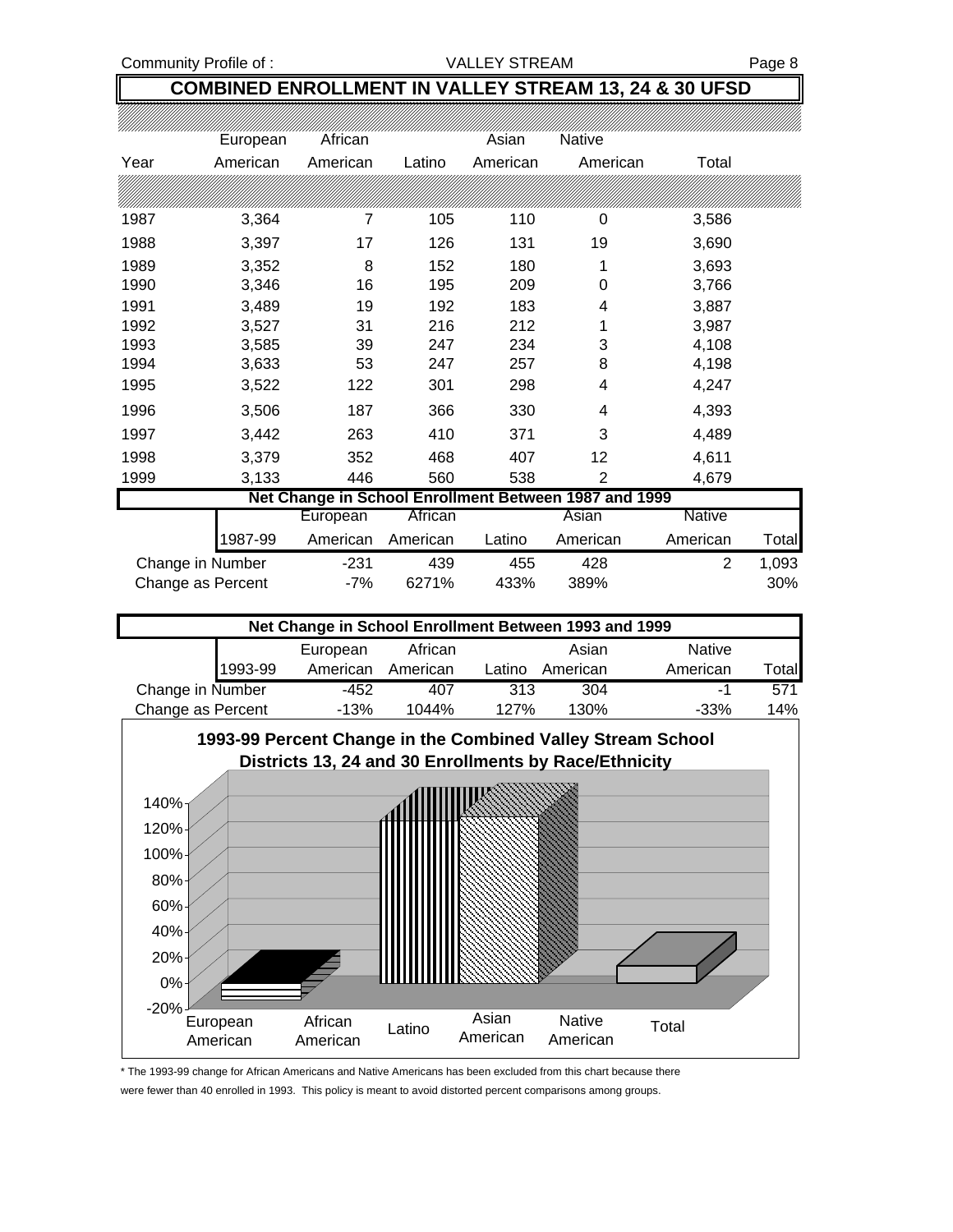Community Profile of : The VALLEY STREAM Page 9

### **PUBLIC SCHOOL ENROLLMENT IN VALLEY STREAM 13 UFSD**

|      | European          | African  |          | Asian    | Native                                                |               |              |
|------|-------------------|----------|----------|----------|-------------------------------------------------------|---------------|--------------|
| Year | American          | American | Latino   | American | American                                              | Total         |              |
|      |                   |          |          |          |                                                       |               |              |
| 1987 | 3474              | 4        | 107      | 103      | 1                                                     | 3689          |              |
| 1988 | 3369              | 1        | 88       | 111      | 0                                                     | 3569          |              |
| 1989 | 3248              | 6        | 86       | 147      | 0                                                     | 3487          |              |
| 1990 | 3040              | 7        | 139      | 188      | 0                                                     | 3374          |              |
| 1991 | 2920              | 12       | 169      | 197      | 0                                                     | 3298          |              |
| 1992 | 2947              | 19       | 171      | 235      |                                                       | 3373          |              |
| 1993 | 2842              | 26       | 208      | 259      |                                                       | 3336          |              |
| 1994 | 2830              | 43       | 289      | 297      | 0                                                     | 3459          |              |
| 1995 | 2819              | 67       | 296      | 308      | 0                                                     | 3490          |              |
| 1996 | 2762              | 110      | 302      | 299      | 0                                                     | 3473          |              |
| 1997 | 2819              | 173      | 323      | 265      | 0                                                     | 3580          |              |
| 1998 | 2715              | 219      | 347      | 281      | 4                                                     | 3562          |              |
| 1999 | 2775              | 329      | 402      | 345      | 0                                                     | 3851          |              |
|      |                   |          |          |          | Net Change in School Enrollment Between 1987 and 1999 |               |              |
|      |                   | European | African  |          | Asian                                                 | <b>Native</b> |              |
|      | 1987-99           | American | American | Latino   | American                                              | American      | <b>Total</b> |
|      | Change in Number  | $-699$   | 325      | 295      | 242                                                   | -1            | 162          |
|      | Change as Percent | $-20%$   | 8125%    | 276%     | 235%                                                  | $-100%$       | 4%           |



\* The 1993-99 change for African Americans and Native Americans has been excluded from this chart because there were fewer than 40 enrolled in 1993. This policy is meant to avoid distorted percent comparisons among groups.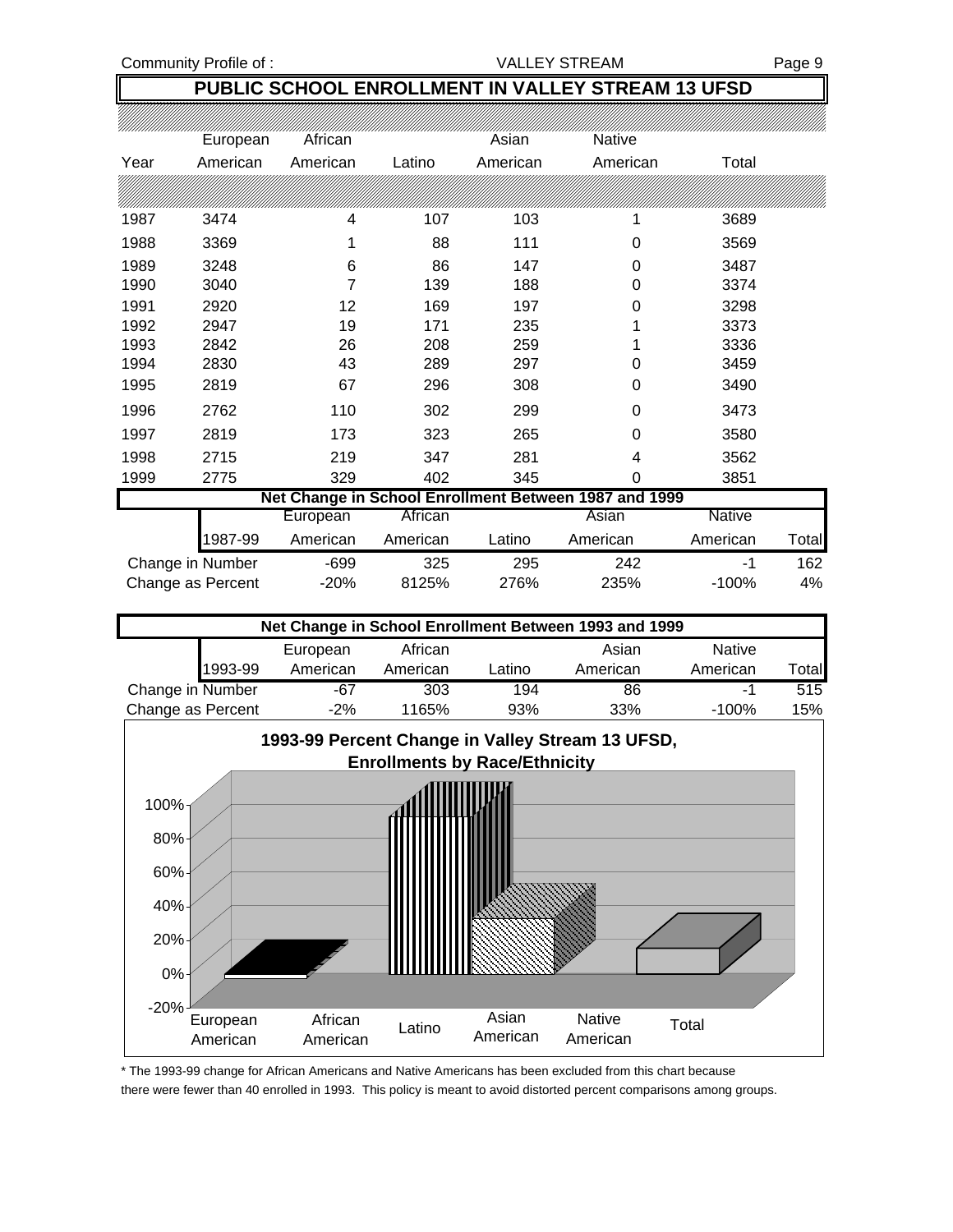Community Profile of : <br>
VALLEY STREAM Page 10

## **PUBLIC SCHOOL ENROLLMENT IN VALLEY STREAM 24 UFSD**

|                   | European | African  |          | Asian    | Native                                                |          |              |
|-------------------|----------|----------|----------|----------|-------------------------------------------------------|----------|--------------|
| Year              | American | American | Latino   | American | American                                              | Total    |              |
|                   |          |          |          |          |                                                       |          |              |
| 1987              | 785      | 2        | 42       | 43       | 0                                                     | 872      |              |
| 1988              | 766      | 8        | 44       | 32       | 0                                                     | 850      |              |
| 1989              | 746      | 2        | 62       | 34       | 0                                                     | 844      |              |
| 1990              | 724      | 0        | 62       | 40       | 0                                                     | 826      |              |
| 1991              | 746      |          | 83       | 41       | 0                                                     | 871      |              |
| 1992              | 773      | 3        | 74       | 34       | 0                                                     | 884      |              |
| 1993              | 783      |          | 76       | 46       | 0                                                     | 906      |              |
| 1994              | 805      | 9        | 81       | 47       | 0                                                     | 942      |              |
| 1995              | 826      | 20       | 92       | 47       | 0                                                     | 985      |              |
| 1996              | 840      | 20       | 124      | 51       | 0                                                     | 1,035    |              |
| 1997              | 835      | 23       | 126      | 62       | 0                                                     | 1,046    |              |
| 1998              | 824      | 34       | 158      | 81       | 4                                                     | 1,097    |              |
| 1999              | 780      | 48       | 151      | 92       | 0                                                     | 1,071    |              |
|                   |          |          |          |          | Net Change in School Enrollment Between 1987 and 1999 |          |              |
|                   |          | European | African  |          | Asian                                                 | Native   |              |
|                   | 1987-99  | American | American | Latino   | American                                              | American | <b>Total</b> |
| Change in Number  |          | -5       | 46       | 109      | 49                                                    | 0        | 199          |
| Change as Percent |          | $-1\%$   | 2300%    | 260%     | 114%                                                  | 0%       | 23%          |



\* The 1993-99 change for African Americans and Native Americans has been excluded from this chart because there were fewer than 10 enrolled in 1993. This policy is meant to avoid distorted percent comparisons among groups.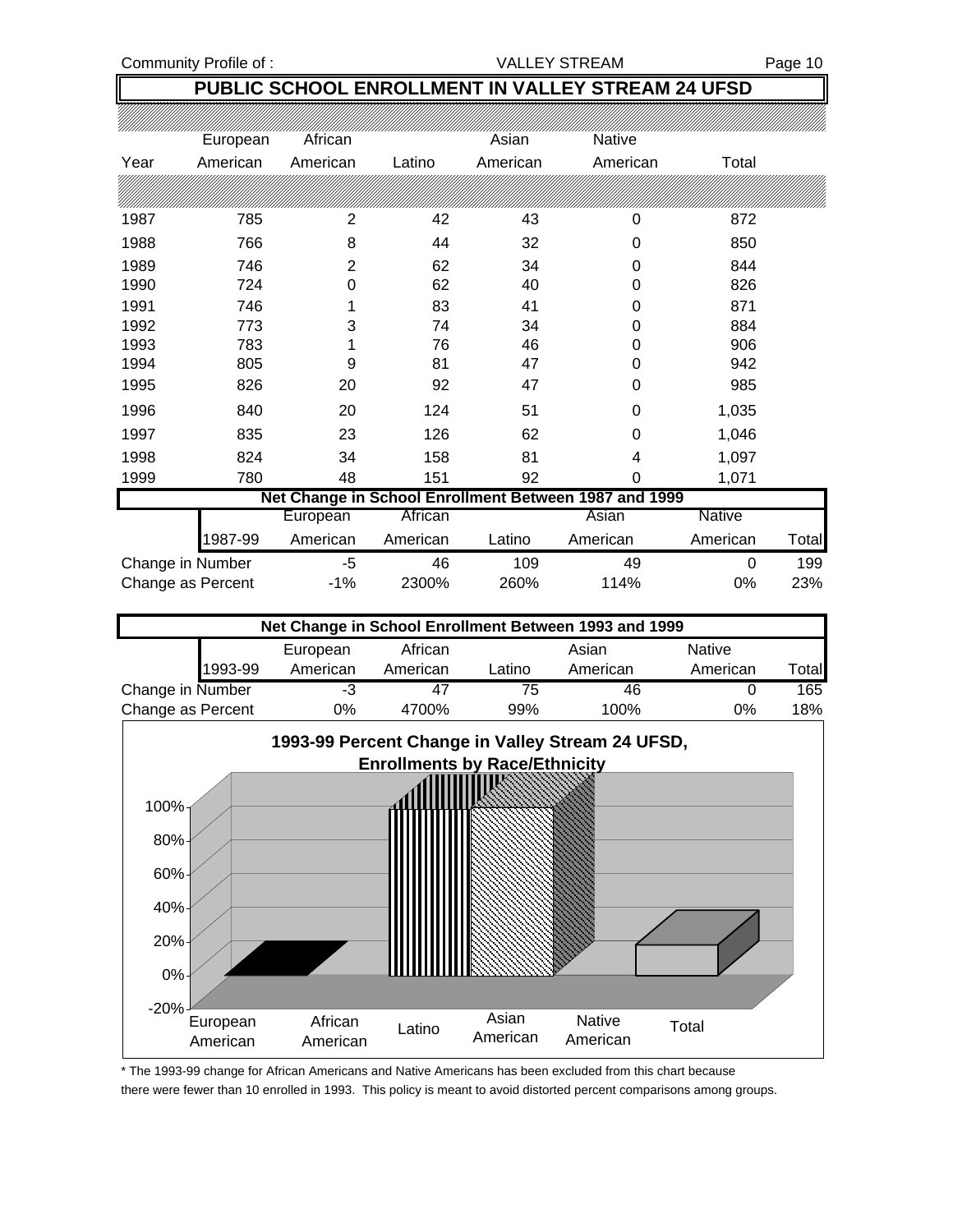Community Profile of : <br>
VALLEY STREAM Page 11

## **PUBLIC SCHOOL ENROLLMENT IN VALLEY STREAM 30 UFSD**

|                   | European | African  |          | Asian    | Native                                                |          |       |
|-------------------|----------|----------|----------|----------|-------------------------------------------------------|----------|-------|
| Year              | American | American | Latino   | American | American                                              | Total    |       |
|                   |          |          |          |          |                                                       |          |       |
| 1987              | 890      | 4        | 46       | 37       | 0                                                     | 977      |       |
| 1988              | 912      | 3        | 57       | 71       | $\overline{2}$                                        | 1,045    |       |
| 1989              | 900      | 4        | 66       | 69       | 1                                                     | 1,040    |       |
| 1990              | 896      | 8        | 82       | 80       | 0                                                     | 1,066    |       |
| 1991              | 953      | 11       | 61       | 67       | 4                                                     | 1,096    |       |
| 1992              | 937      | 16       | 77       | 91       | 1                                                     | 1,122    |       |
| 1993              | 975      | 19       | 102      | 100      | 3                                                     | 1,199    |       |
| 1994              | 955      | 27       | 99       | 113      | 8                                                     | 1,202    |       |
| 1995              | 923      | 48       | 122      | 139      | 3                                                     | 1,235    |       |
| 1996              | 881      | 95       | 141      | 152      | $\overline{2}$                                        | 1,271    |       |
| 1997              | 843      | 136      | 153      | 186      | 1                                                     | 1,319    |       |
| 1998              | 783      | 187      | 189      | 185      | 4                                                     | 1,346    |       |
| 1999              | 665      | 251      | 239      | 223      | 0                                                     | 1,378    |       |
|                   |          |          |          |          | Net Change in School Enrollment Between 1987 and 1999 |          |       |
|                   |          | European | African  |          | Asian                                                 | Native   |       |
|                   | 1987-99  | American | American | Latino   | American                                              | American | Total |
| Change in Number  |          | $-225$   | 247      | 193      | 186                                                   | 0        | 401   |
| Change as Percent |          | $-25%$   | 6175%    | 420%     | 503%                                                  | 0%       | 41%   |

| Net Change in School Enrollment Between 1993 and 1999 |         |          |          |        |          |               |       |  |
|-------------------------------------------------------|---------|----------|----------|--------|----------|---------------|-------|--|
|                                                       |         | European | African  |        | Asian    | <b>Native</b> |       |  |
|                                                       | 1993-99 | American | American | Latino | American | American      | Total |  |
| Change in Number                                      |         | $-310$   | 232      | 137    | 123      | -3            | 179   |  |
| Change as Percent                                     |         | $-32%$   | 1221%    | 134%   | 123%     | $-100%$       | 15%   |  |



\* The 1993-99 change for African Americans and Native Americans has been excluded from this chart because there were fewer than 40 enrolled in 1993. This policy is meant to avoid distorted percent comparisons among groups.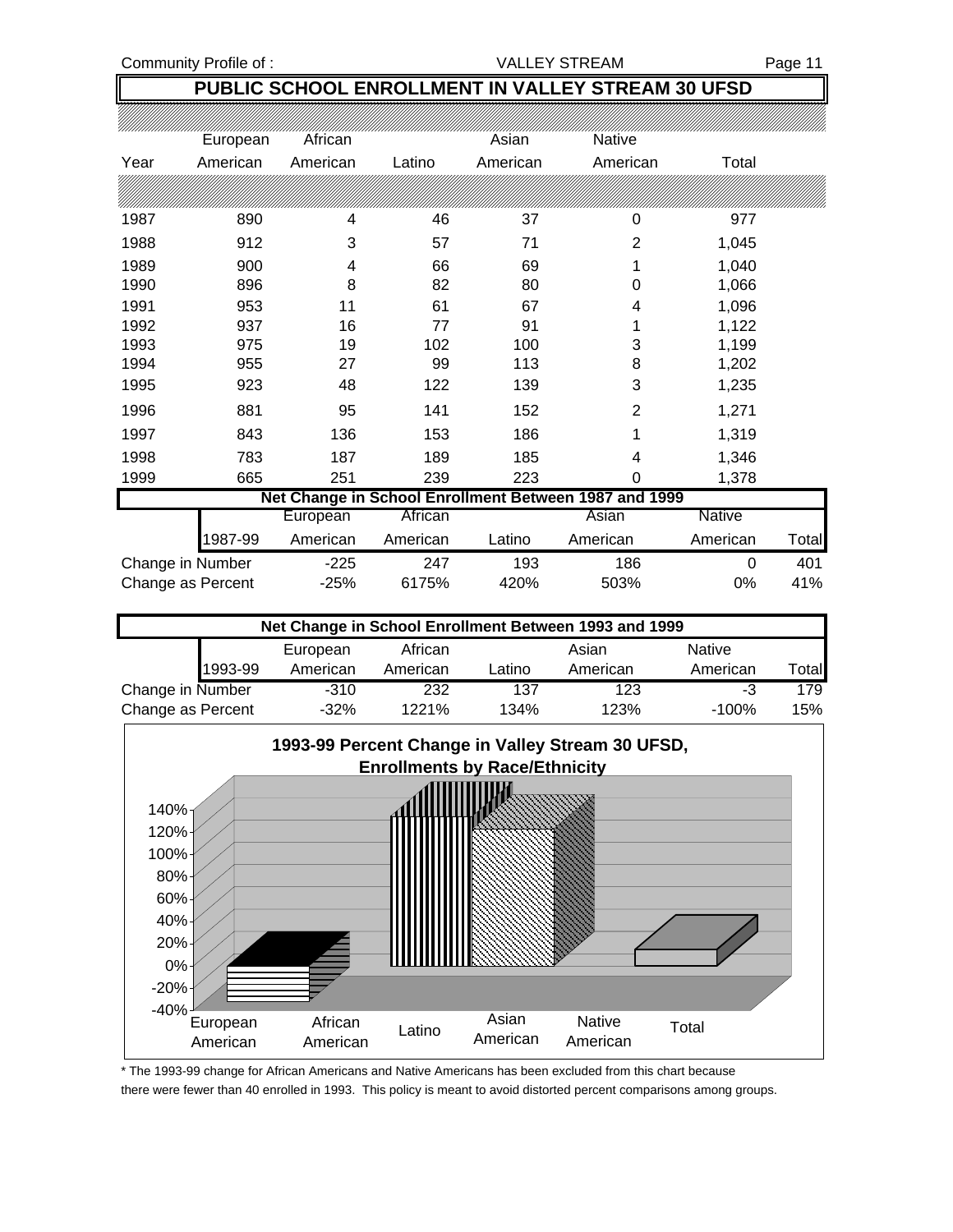Community Profile of : The Community Profile of : The VALLEY STREAM Page 12

### **PUBLIC SCHOOL ENROLLMENT IN VALLEY STREAM CHSD**

|                   | European | African  |          | Asian    | <b>Native</b>                                         |          |       |
|-------------------|----------|----------|----------|----------|-------------------------------------------------------|----------|-------|
| Year              | American | American | Latino   | American | American                                              | Total    |       |
|                   |          |          |          |          |                                                       |          |       |
| 1987              | 3,474    | 4        | 107      | 103      | 1                                                     | 3,689    |       |
| 1988              | 3,369    | 1        | 88       | 111      | 0                                                     | 3,569    |       |
| 1989              | 3,248    | 6        | 86       | 147      | 0                                                     | 3,487    |       |
| 1990              | 3,040    | 7        | 139      | 188      | 0                                                     | 3,374    |       |
| 1991              | 2,920    | 12       | 169      | 197      | 0                                                     | 3,298    |       |
| 1992              | 2,947    | 19       | 171      | 235      |                                                       | 3,373    |       |
| 1993              | 2,842    | 26       | 208      | 259      |                                                       | 3,336    |       |
| 1994              | 2,830    | 43       | 289      | 297      | 0                                                     | 3,459    |       |
| 1995              | 2,819    | 67       | 296      | 308      | 0                                                     | 3,490    |       |
| 1996              | 2,762    | 110      | 302      | 299      | 0                                                     | 3,473    |       |
| 1997              | 2,819    | 173      | 323      | 265      | 0                                                     | 3,580    |       |
| 1998              | 2,715    | 219      | 347      | 281      | 4                                                     | 3,562    |       |
| 1999              | 2,775    | 329      | 402      | 345      | $\mathbf 0$                                           | 3,851    |       |
|                   |          |          |          |          | Net Change in School Enrollment Between 1987 and 1999 |          |       |
|                   |          | European | African  |          | Asian                                                 | Native   |       |
|                   | 1987-99  | American | American | Latino   | American                                              | American | Total |
| Change in Number  |          | $-699$   | 325      | 295      | 242                                                   | -1       | 162   |
| Change as Percent |          | $-20%$   | 8125%    | 276%     | 235%                                                  | $-100%$  | 4%    |



\* The 1993-99 change for African Americans and Native Americans has been excluded from this chart because there were fewer than 40 enrolled in 1993. This policy is meant to avoid distorted percent comparisons among groups.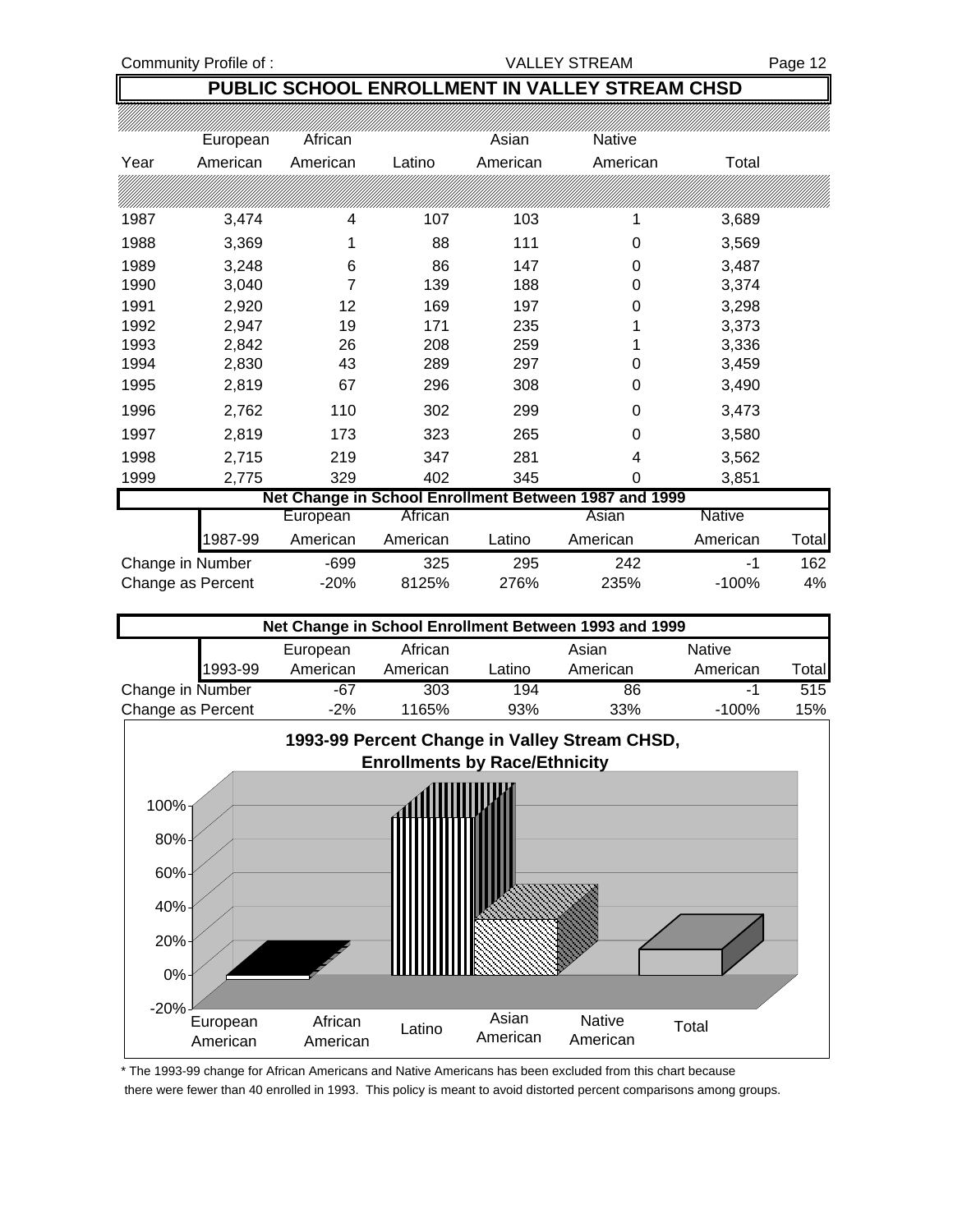### Community Profile of : The State of the VALLEY STREAM Page 13

### VALLEY STREAM

## **REPORTED LIMITED ENGLISH PROFICIENT ENGLISH LANGUAGE LEARNERS (LEP/ELLs) IN VALLEY STREAM 13, 24 & 30 UFSDs\***

| Reported Number and Percent of LEP/ELL Students in Valley Stream 13, 24 |               |     |                              |                                              |                         |                         |                      |  |  |
|-------------------------------------------------------------------------|---------------|-----|------------------------------|----------------------------------------------|-------------------------|-------------------------|----------------------|--|--|
|                                                                         |               |     |                              | & 30 UFSDs, Hempstead Town and Nassau County |                         |                         |                      |  |  |
|                                                                         |               |     | Valley Stream 13,24,30 UFSDs | <b>Town of Hempstead</b>                     |                         |                         | <b>Nassau County</b> |  |  |
| Year                                                                    | <b>Number</b> |     | <b>Percent of</b>            | <b>Number</b>                                | <b>Percent of</b>       |                         | Number Percent of    |  |  |
|                                                                         |               |     | <b>Total Enrollment</b>      |                                              | <b>Total Enrollment</b> | <b>Total Enrollment</b> |                      |  |  |
| 1992                                                                    |               | 123 | 3.1%                         | 3,240                                        | 3.2%                    | 6,044                   | 3.5%                 |  |  |
| 1993                                                                    |               | 175 | 4.3%                         | 3,875                                        | 3.7%                    | 6,963                   | 4.0%                 |  |  |
| 1994                                                                    |               | 185 | 4.4%                         | 4,271                                        | 4.1%                    | 7,492                   | 4.2%                 |  |  |
| 1995                                                                    |               | 225 | 5.3%                         | 4,674                                        | 4.3%                    | 7,823                   | 4.3%                 |  |  |
| 1996                                                                    |               | 223 | 5.1%                         | 4,847                                        | 4.4%                    | 8,276                   | 4.5%                 |  |  |
| 1997                                                                    |               | 379 | 8.4%                         | 5,532                                        | 4.9%                    | 9,219                   | 4.9%                 |  |  |
| 1998                                                                    |               | 479 | 10.4%                        | 5,878                                        | 5.1%                    | 9,353                   | 4.8%                 |  |  |
| 1999                                                                    |               | 556 | 11.9%                        | 6,134                                        | 5.2%                    | 10,077                  | 5.1%                 |  |  |
| 1999 Total                                                              |               |     |                              |                                              |                         |                         |                      |  |  |
| Enrollment                                                              | 3,851         |     |                              | 117,036                                      |                         | 195,804                 |                      |  |  |
| 1992 - 1999                                                             | 352.0%        |     |                              | 89.3%                                        |                         | 66.7%                   |                      |  |  |
| % Change                                                                |               |     |                              |                                              |                         |                         |                      |  |  |

\* In the 1998-1999 school year, there were 77 different languages spoken by students enrolled in Nassau County public schools.



\*\* The annual number of reported LEP/ELLs enrollment is based upon the number of Limited English Proficient English Language Learners in the local district as reported on the State Education Department/ The University of the State of New York, Commissioners Regulations Part 154 Application.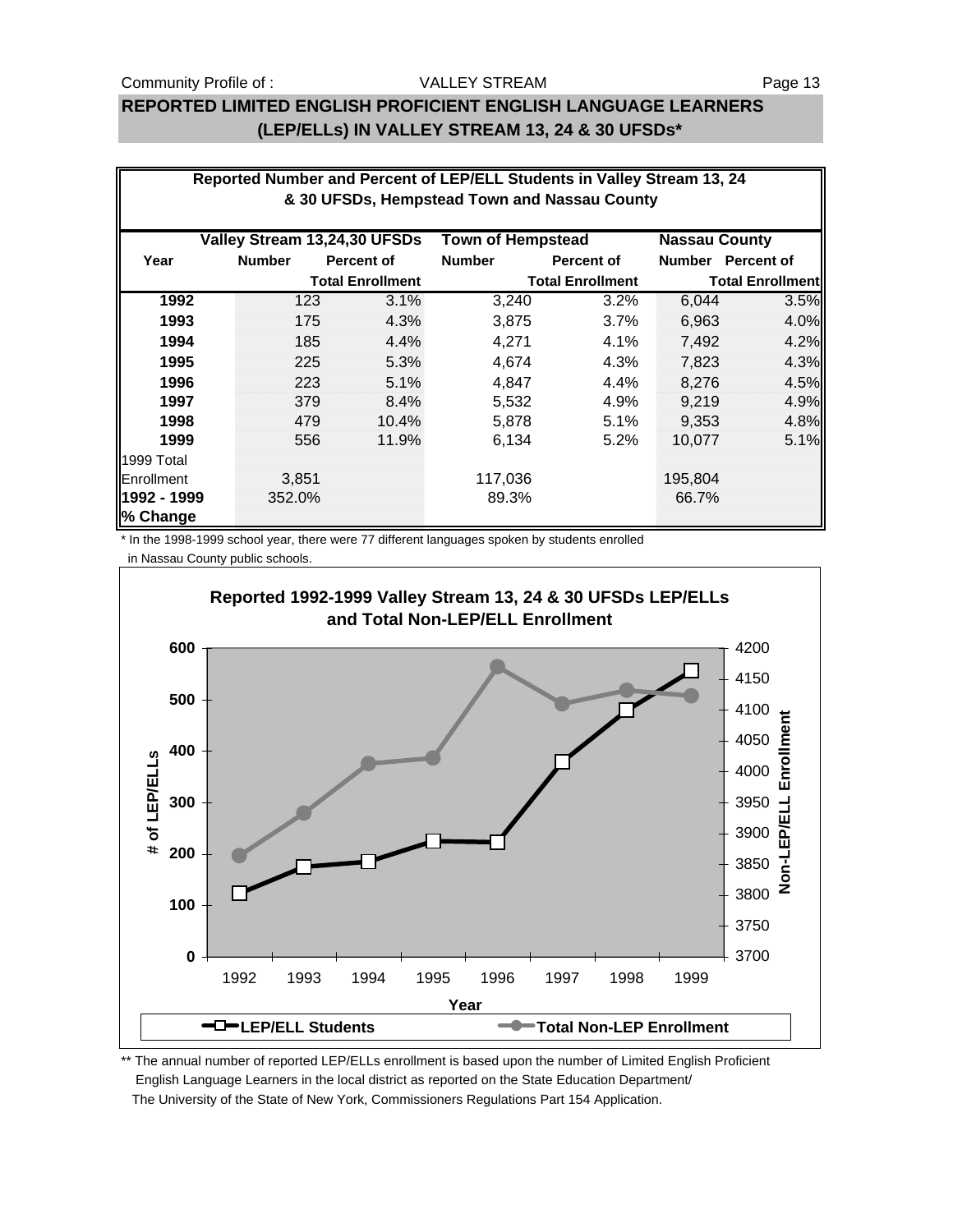## **REPORTED LIMITED ENGLISH PROFICIENT ENGLISH LANGUAGE LEARNERS (LEP/ELLs) IN VALLEY STREAM 13 UFSD\***

| Reported Number and Percent of LEP/ELL Students in Valley Stream 13 UFSD, |                              |                   |                          |                         |                         |                   |  |  |  |
|---------------------------------------------------------------------------|------------------------------|-------------------|--------------------------|-------------------------|-------------------------|-------------------|--|--|--|
| <b>Hempstead Town and Nassau County</b>                                   |                              |                   |                          |                         |                         |                   |  |  |  |
|                                                                           |                              |                   |                          |                         |                         |                   |  |  |  |
|                                                                           | <b>Valley Stream 13 UFSD</b> |                   | <b>Town of Hempstead</b> |                         | <b>Nassau County</b>    |                   |  |  |  |
| Year                                                                      | <b>Number</b>                | <b>Percent of</b> | <b>Number</b>            | <b>Percent of</b>       |                         | Number Percent of |  |  |  |
|                                                                           | <b>Total Enrollment</b>      |                   |                          | <b>Total Enrollment</b> | <b>Total Enrollment</b> |                   |  |  |  |
| 1992                                                                      | 30                           | 1.5%              | 3,240                    | 3.2%                    | 6,044                   | 3.5%              |  |  |  |
| 1993                                                                      | 58                           | 2.9%              | 3,875                    | 3.7%                    | 6,963                   | 4.0%              |  |  |  |
| 1994                                                                      | 66                           | 3.2%              | 4,271                    | 4.1%                    | 7,492                   | 4.2%              |  |  |  |
| 1995                                                                      | 72                           | 3.6%              | 4,674                    | 4.3%                    | 7,823                   | 4.3%              |  |  |  |
| 1996                                                                      | 84                           | 4.0%              | 4,847                    | 4.4%                    | 8,276                   | 4.5%              |  |  |  |
| 1997                                                                      | 130                          | 6.1%              | 5,532                    | 4.9%                    | 9,219                   | 4.9%              |  |  |  |
| 1998                                                                      | 208                          | 9.6%              | 5,878                    | 5.1%                    | 9,353                   | 4.8%              |  |  |  |
| 1999                                                                      | 232                          | 10.4%             | 6,134                    | 5.2%                    | 10,077                  | 5.1%              |  |  |  |
| 1999 Total                                                                |                              |                   |                          |                         |                         |                   |  |  |  |
| Enrollment                                                                | 1,071                        |                   | 117,036                  |                         | 195,804                 |                   |  |  |  |
| 1992 - 1999                                                               | 673.3%                       |                   | 89.3%                    |                         | 66.7%                   |                   |  |  |  |
| % Change                                                                  |                              |                   |                          |                         |                         |                   |  |  |  |

\* In the 1998-1999 school year, there were 77 different languages spoken by students enrolled

in Nassau County public schools.



\*\* The annual percent change in LEP/ELL is based upon the number of Limited English Proficient English Language Learners in the local district as reported on the State Department of Education/ SUNY Commissioners Regulations Part 151 Application.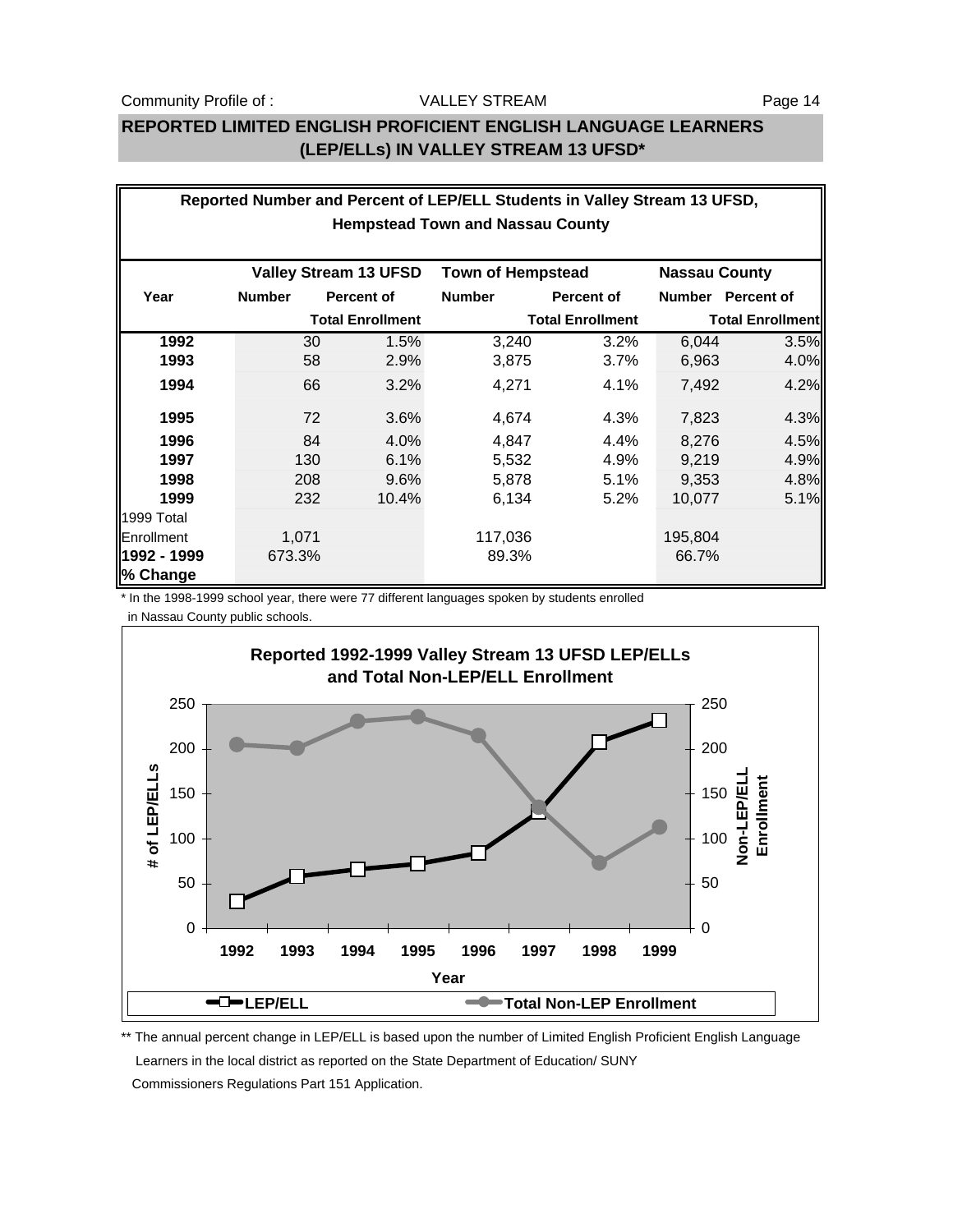## **REPORTED LIMITED ENGLISH PROFICIENT ENGLISH LANGUAGE LEARNERS (LEP/ELLs) IN VALLEY STREAM 24 UFSD\***

|                                                                                  | Reported Number and Percent of LEP/ELL Students in Valley Stream 24 UFSD, |                         |                         |                   |                         |                   |  |  |  |
|----------------------------------------------------------------------------------|---------------------------------------------------------------------------|-------------------------|-------------------------|-------------------|-------------------------|-------------------|--|--|--|
| <b>Merrick UFSD, Hempstead Town and Nassau County</b>                            |                                                                           |                         |                         |                   |                         |                   |  |  |  |
| <b>Valley Stream 24 UFSD</b><br><b>Town of Hempstead</b><br><b>Nassau County</b> |                                                                           |                         |                         |                   |                         |                   |  |  |  |
| Year                                                                             | <b>Number</b>                                                             | <b>Percent of</b>       | <b>Number</b>           | <b>Percent of</b> |                         | Number Percent of |  |  |  |
|                                                                                  |                                                                           | <b>Total Enrollment</b> | <b>Total Enrollment</b> |                   | <b>Total Enrollment</b> |                   |  |  |  |
| 1992                                                                             | 30                                                                        | 3.4%                    | 3,240                   | 3.2%              | 6,044                   | 3.5%              |  |  |  |
| 1993                                                                             | 38                                                                        | 4.2%                    | 3,875                   | 3.7%              | 6,963                   | 4.0%              |  |  |  |
| 1994                                                                             | 55                                                                        | 5.8%                    | 4,271                   | 4.1%              | 7,492                   | 4.2%              |  |  |  |
| 1995                                                                             | 60                                                                        | 6.1%                    | 4,674                   | 4.3%              | 7,823                   | 4.3%              |  |  |  |
| 1996                                                                             | 63                                                                        | 6.1%                    | 4,847                   | 4.4%              | 8,276                   | 4.5%              |  |  |  |
| 1997                                                                             | 72                                                                        | 6.9%                    | 5,532                   | 4.9%              | 9.219                   | 4.9%              |  |  |  |
| 1998                                                                             | 90                                                                        | 8.2%                    | 5,878                   | 5.1%              | 9,353                   | 4.8%              |  |  |  |
| 1999                                                                             | 111                                                                       | 10.4%                   | 6,134                   | $5.2\%$           | 10.077                  | 5.1%              |  |  |  |
| 1999 Total                                                                       |                                                                           |                         |                         |                   |                         |                   |  |  |  |
| Enrollment                                                                       | 1,378                                                                     |                         | 117,036                 |                   | 195,804                 |                   |  |  |  |
| 1992 - 1999                                                                      | 270.0%                                                                    |                         | 89.3%                   |                   | 66.7%                   |                   |  |  |  |
| % Change                                                                         |                                                                           |                         |                         |                   |                         |                   |  |  |  |

\* In the 1998-1999 school year, there were 77 different languages spoken by students enrolled

in Nassau County public schools.



\*\* The annual percent change in LEP/ELL is based upon the number of Limited English Proficient English Language Learners in the local district as reported on the State Department of Education/ SUNY

Commissioners Regulations Part 151 Application.

NEXT LEP CHART ON LINE 312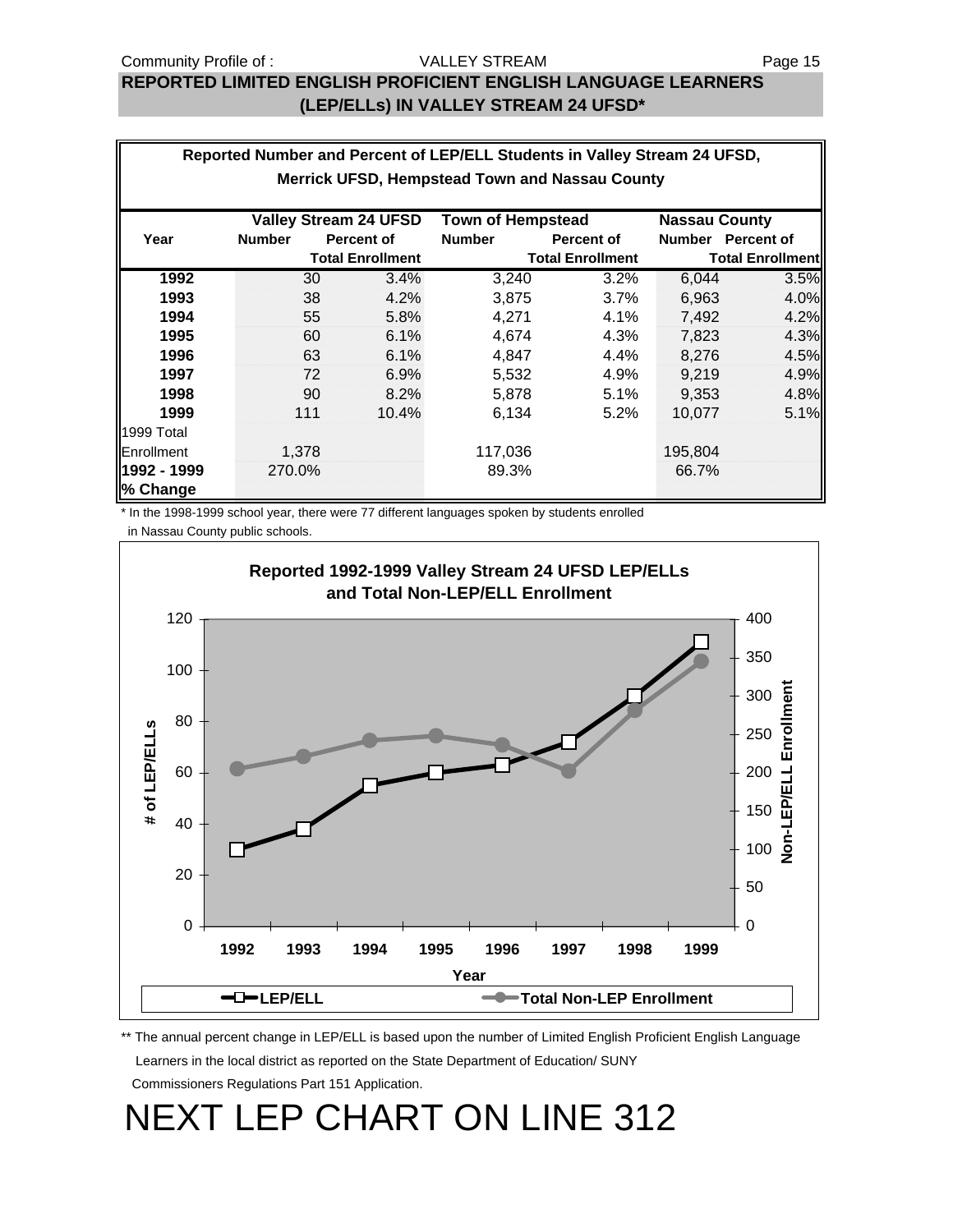|                    |        | <b>Total Enrollment</b> |         | <b>Total Enrollment</b> | <b>Total Enrollmentl</b> |      |
|--------------------|--------|-------------------------|---------|-------------------------|--------------------------|------|
| 1992               | 63     | 5.6%                    | 3,240   | 3.2%                    | 6,044                    | 3.5% |
| 1993               | 79     | 6.6%                    | 3,875   | 3.7%                    | 6,963                    | 4.0% |
| 1994               | 64     | 5.3%                    | 4.271   | 4.1%                    | 7,492                    | 4.2% |
| 1995               | 93     | 7.5%                    | 4.674   | 4.3%                    | 7,823                    | 4.3% |
| 1996               | 76     | 6.0%                    | 4,847   | 4.4%                    | 8,276                    | 4.5% |
| 1997               | 109    | 8.3%                    | 5,532   | 4.9%                    | 9,219                    | 4.9% |
| 1998               | 128    | 9.5%                    | 5,878   | 5.1%                    | 9,353                    | 4.8% |
| 1999               | 152    | 11.0%                   | 6,134   | 5.2%                    | 10,077                   | 5.1% |
| 1999 Total         |        |                         |         |                         |                          |      |
| <b>IEnrollment</b> | 1,378  |                         | 117,036 |                         | 195,804                  |      |
| 1992 - 1999        | 141.3% |                         | 89.3%   |                         | 66.7%                    |      |
| % Change           |        |                         |         |                         |                          |      |

\* In the 1998-1999 school year, there were 77 different languages spoken by students enrolled

in Nassau County public schools.



\*\* The annual number of reported LEP/ELLs enrollment is based upon the number of Limited English Proficient English Language Learners in the local district as reported on the State Education Department/ The University of the State of New York, Commissioners Regulations Part 154 Application.

### Community Profile of : The State of the VALLEY STREAM Page 17 **REPORTED LIMITED ENGLISH PROFICIENT ENGLISH LANGUAGE LEARNERS (LEP/ELLs) IN VALLEY STREAM CHSD\*** VALLEY STREAM

| Reported Number and Percent of LEP/ELL Students in Valley Stream CHSD,<br><b>Hempstead Town and Nassau County</b> |                                                                               |    |                         |                         |                   |                         |                   |  |
|-------------------------------------------------------------------------------------------------------------------|-------------------------------------------------------------------------------|----|-------------------------|-------------------------|-------------------|-------------------------|-------------------|--|
|                                                                                                                   | <b>Valley Stream CHSD</b><br><b>Town of Hempstead</b><br><b>Nassau County</b> |    |                         |                         |                   |                         |                   |  |
| Year                                                                                                              | <b>Number</b>                                                                 |    | Percent of              | <b>Number</b>           | <b>Percent of</b> |                         | Number Percent of |  |
|                                                                                                                   |                                                                               |    | <b>Total Enrollment</b> | <b>Total Enrollment</b> |                   | <b>Total Enrollment</b> |                   |  |
| 1992                                                                                                              |                                                                               | 21 | 0.8%                    | 3,240                   | 3.2%              | 6.044                   | 3.5%              |  |
| 1993                                                                                                              |                                                                               | 28 | 1.0%                    | 3,875                   | $3.7\%$           | 6,963                   | 4.0%              |  |
| 1994                                                                                                              |                                                                               | 37 | 1.4%                    | 4.271                   | $4.1\%$           | 7,492                   | 4.2%              |  |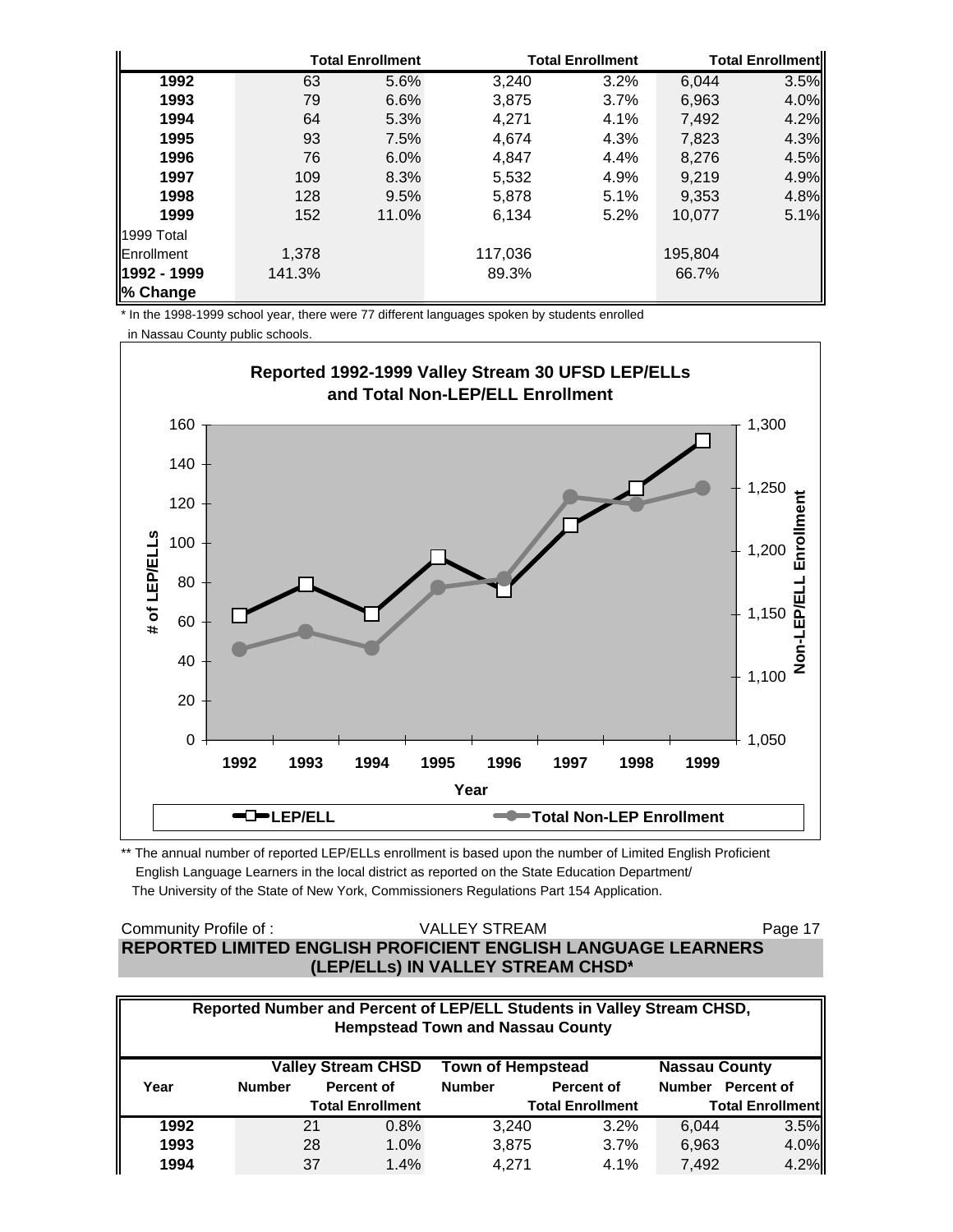| 1995        | 26    | 0.9% | 4.674   | 4.3% | 7,823   | 4.3% |
|-------------|-------|------|---------|------|---------|------|
| 1996        | 27    | 0.9% | 4,847   | 4.4% | 8,276   | 4.5% |
| 1997        | 33    | 1.1% | 5,532   | 4.9% | 9,219   | 4.9% |
| 1998        | 33    | 1.1% | 5,878   | 5.1% | 9,353   | 4.8% |
| 1999        | 27    | 0.9% | 6,134   | 5.2% | 10.077  | 5.1% |
| 1999 Total  |       |      |         |      |         |      |
| Enrollment  | 3,851 |      | 117,036 |      | 195,804 |      |
| 1992 - 1999 | 28.6% |      | 89.3%   |      | 66.7%   |      |
| % Change    |       |      |         |      |         |      |

\* In the 1998-1999 school year, there were 77 different languages spoken by students enrolled

in Nassau County public schools.



\*\* The annual number of reported LEP/ELLs enrollment is based upon the number of Limited English Proficient English Language Learners in the local district as reported on the State Education Department/ The University of the State of New York, Commissioners Regulations Part 154 Application.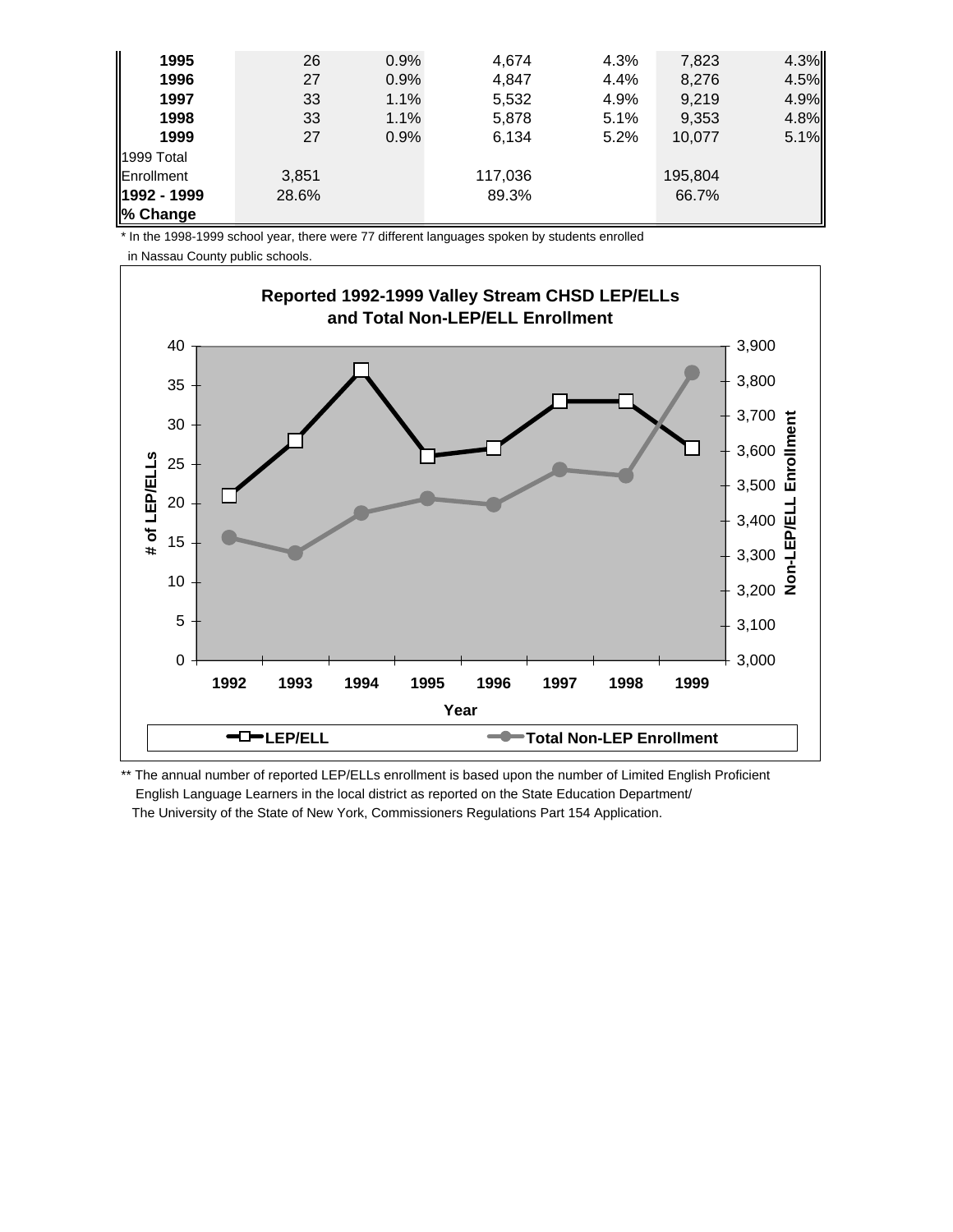Community Profile of : VALLEY STREAM Page 18

| Dropouts in Valley Stream CHSD, Town of Hempstead, and Nassau County |            |            |          |          |          |          |  |  |  |  |
|----------------------------------------------------------------------|------------|------------|----------|----------|----------|----------|--|--|--|--|
|                                                                      |            |            |          |          |          |          |  |  |  |  |
| DROPOUT NUMBERS & PERCENTS OF HIGH SCHOOL ENROLLMENT*                |            |            |          |          |          |          |  |  |  |  |
| Year                                                                 | District-# | District-% | Town-#** | Town-%** | County-# | County-% |  |  |  |  |
|                                                                      |            |            |          |          |          |          |  |  |  |  |
| 1987                                                                 | 57         | 2.2        | 898      | 2.4      | 1284     | 2.0      |  |  |  |  |
| 1988                                                                 | 64         | 2.6        | 759      | 2.2      | 1177     | 2.0      |  |  |  |  |
| 1989                                                                 | 46         | 1.9        | 654      | 2.0      | 932      | 1.7      |  |  |  |  |
| 1990                                                                 | 52         | 2.3        | 546      | 1.8      | 759      | 1.4      |  |  |  |  |
| 1991                                                                 | 54         | 2.4        | 432      | 1.4      | 613      | 1.2      |  |  |  |  |
| 1992                                                                 | 65         | 2.9        | 483      | 1.6      | 654      | 1.2      |  |  |  |  |
| 1993                                                                 | 47         | 2.1        | 484      | 1.6      | 630      | 1.2      |  |  |  |  |
| 1994                                                                 | 42         | 1.8        | 533      | 1.7      | 724      | 1.4      |  |  |  |  |
| 1995                                                                 | 43         | 1.9        | 395      | 1.3      | 531      | 1.0      |  |  |  |  |
| 1996                                                                 | 43         | 1.9        | 337      | 1.1      | 477      | 0.9      |  |  |  |  |
| 1997                                                                 | 32         | 1.4        | 358      | 1.1      | 479      | 0.9      |  |  |  |  |
| 1998                                                                 | 36         | 1.6        | 330      | 1.0      | 489      | 0.9      |  |  |  |  |

\*Dropout Rate = Dropouts divided by 9-12 grade enrollment including ungraded secondary enrollment. A dropout

is defined as any pupil who left school prior to graduation & did not enter another school or program leading to a GED.



\*\*Town data based on a weighted average of communities which are fully or partially located within town boundaries.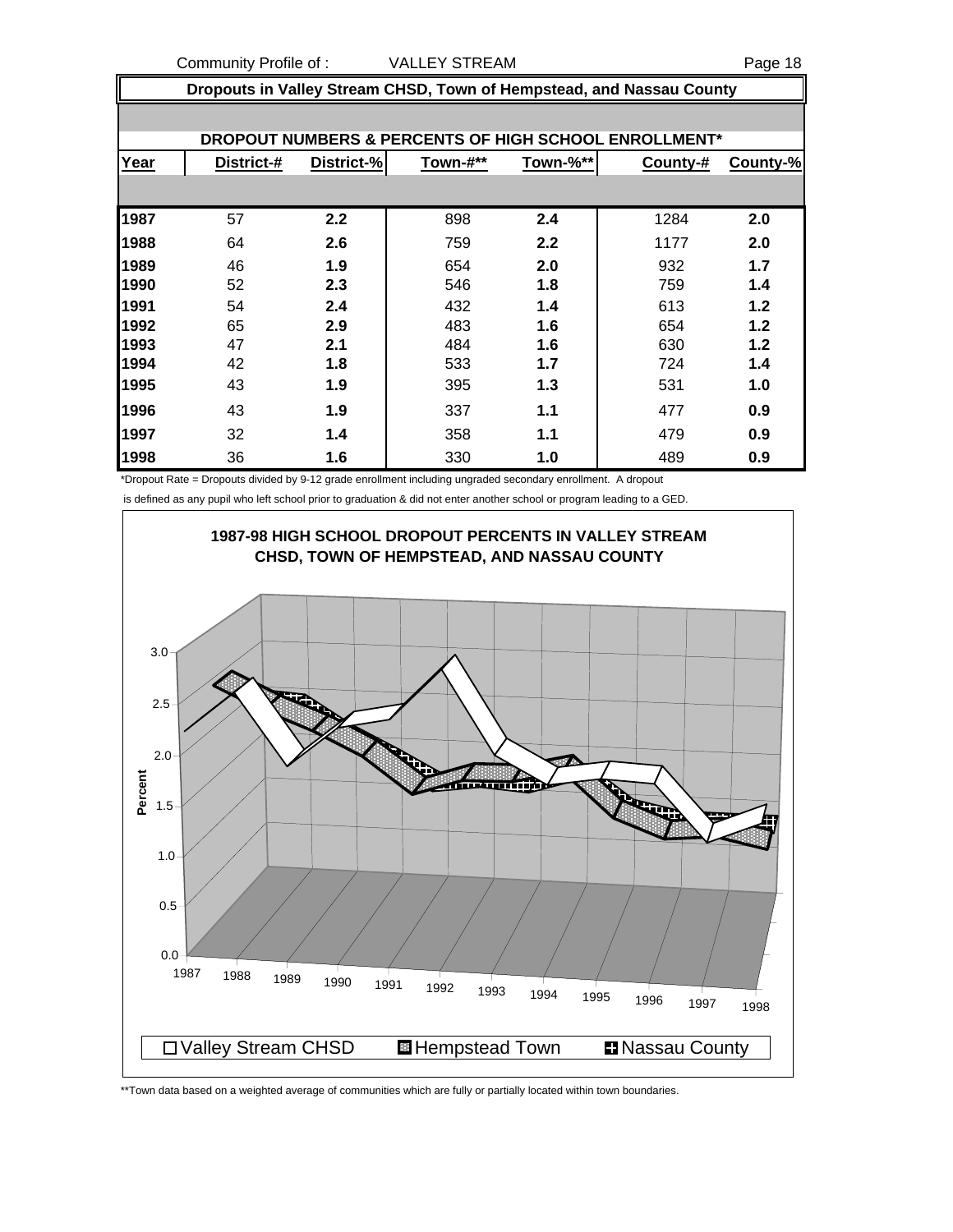|      | 1982-97 Total Births and Fertility Rates For Valley Stream<br>(11580 & 11581), Nassau County and New York State* |           |               |                      |               |                       |  |  |  |  |
|------|------------------------------------------------------------------------------------------------------------------|-----------|---------------|----------------------|---------------|-----------------------|--|--|--|--|
|      | <b>Valley Stream</b>                                                                                             |           |               | <b>Nassau County</b> |               | <b>New York State</b> |  |  |  |  |
|      |                                                                                                                  | Fertility |               | Fertility            |               | Fertility             |  |  |  |  |
| Year | Births**                                                                                                         | Rate      | <b>Births</b> | Rate                 | <b>Births</b> | Rate                  |  |  |  |  |
| 1982 | 562                                                                                                              | 41.3      | 14,342        | 49.0                 | 246,889       | 59.6                  |  |  |  |  |
| 1983 | 584                                                                                                              | 43.7      | 14,541        | 49.8                 | 248,222       | 59.6                  |  |  |  |  |
| 1984 | 598                                                                                                              | 45.5      | 14,758        | 50.6                 | 250,436       | 59.9                  |  |  |  |  |
| 1985 | 598                                                                                                              | 46.4      | 15,247        | 52.3                 | 258,826       | 61.6                  |  |  |  |  |
| 1986 | 615                                                                                                              | 48.8      | 15,567        | 53.5                 | 263,045       | 62.3                  |  |  |  |  |
| 1987 | 645                                                                                                              | 52.2      | 16,504        | 56.8                 | 271,355       | 64.0                  |  |  |  |  |
| 1988 | 655                                                                                                              | 54.1      | 17,072        | 58.8                 | 279,976       | 65.8                  |  |  |  |  |
| 1989 | 656                                                                                                              | 55.4      | 17,700        | 61.1                 | 290,528       | 67.9                  |  |  |  |  |
| 1990 | 656                                                                                                              | 56.6      | 18,180        | 62.8                 | 297,468       | 69.3                  |  |  |  |  |
| 1991 | 634                                                                                                              | 55.0      | 17,864        | 62.2                 | 292,523       | 68.1                  |  |  |  |  |
| 1992 | 644                                                                                                              | 55.8      | 18,065        | 63.3                 | 287,531       | 67.2                  |  |  |  |  |
| 1993 | 633                                                                                                              | 54.8      | 17,931        | 63.2                 | 282,377       | 66.3                  |  |  |  |  |
| 1994 | 637                                                                                                              | 55.4      | 17,903        | 64.6                 | 277,945       | 65.6                  |  |  |  |  |
| 1995 | 616                                                                                                              | 53.8      | 18,084        | 66.0                 | 271,042       | 64.3                  |  |  |  |  |
| 1996 | 624                                                                                                              | 55.4      | 17,722        | 63.8                 | 263,611       | 63.0                  |  |  |  |  |
| 1997 | 622                                                                                                              | 56.2      | 17,100        | 62.0                 | 256,976       | 61.8                  |  |  |  |  |
| 000  | 1982 - 1997 Valley Stream Total Births                                                                           |           |               |                      |               |                       |  |  |  |  |



\* Fertility rate based on live births per 1,000 female population 15-44. Data for 1990-97 reflect zip code boundaries. Data for prior years reflect the local community as comprised by census tracts. \*\* The number of births in the Valley Stream area is a three year "running" average for all years. Source: Nassau County & New York State Departments of Health.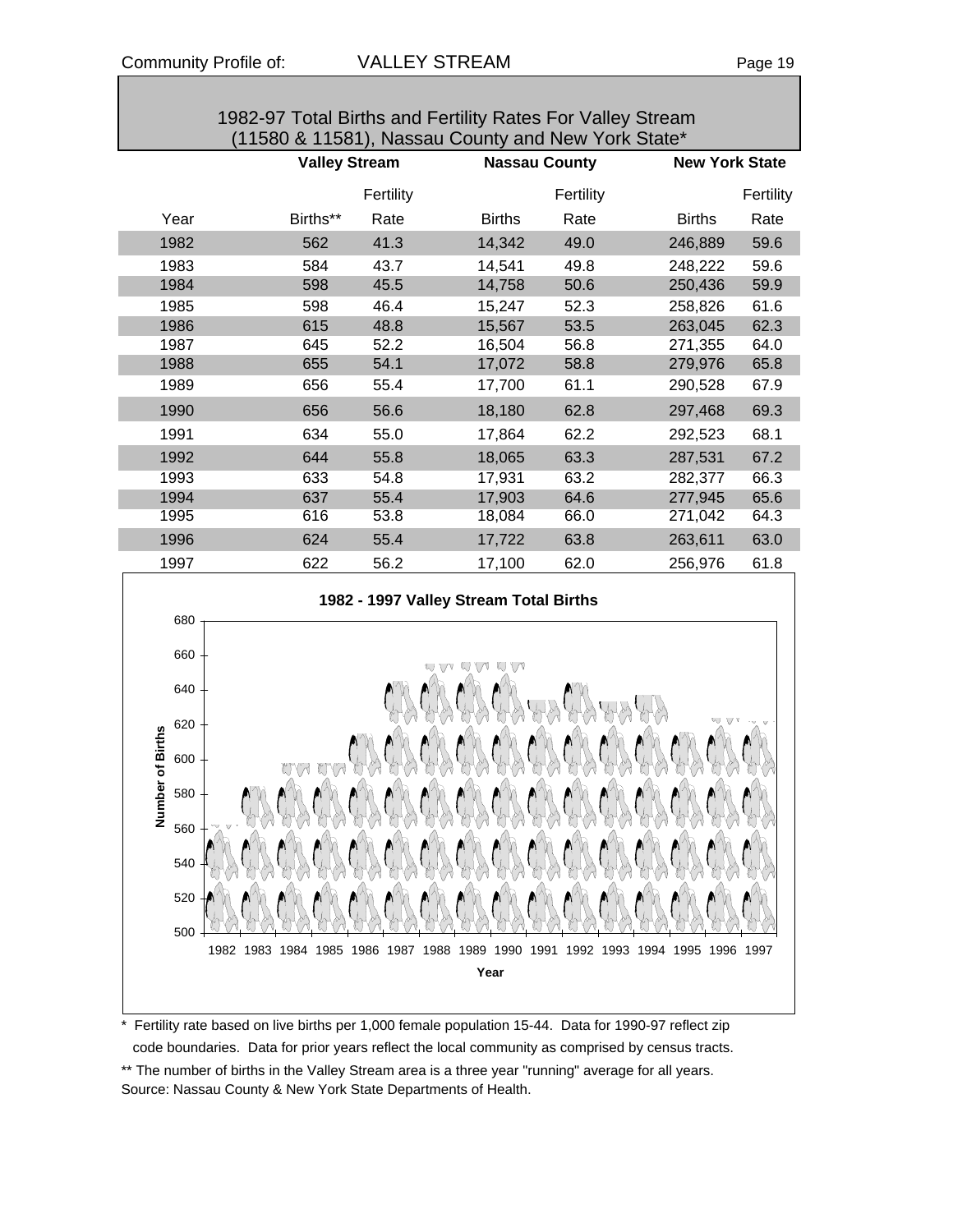1984-97 Births To Teen Mothers and Fertility Rates For Valley- Stream (11580 & 11581)\*, Nassau County and New York State\*\*

|      | <b>Valley Stream</b> |           |               | <b>Nassau County</b> | <b>New York State</b> |           |  |
|------|----------------------|-----------|---------------|----------------------|-----------------------|-----------|--|
|      | Teen                 | Fertility | Teen          | Fertility            | Teen                  | Fertility |  |
| Year | <b>Births</b>        | Rate      | <b>Births</b> | Rate                 | <b>Births</b>         | Rate      |  |
| 1984 | 13                   | 8.2       | 668           | 12.2                 | 25,658                | 35.7      |  |
| 1985 | 13                   | 8.2       | 711           | 13.4                 | 25,470                | 36.4      |  |
| 1986 | 13                   | 8.5       | 685           | 13.4                 | 25,134                | 37.0      |  |
| 1987 | 12                   | 7.4       | 677           | 13.8                 | 25,080                | 38.0      |  |
| 1988 | 12                   | 7.7       | 663           | 14.1                 | 25,861                | 40.3      |  |
| 1989 | 11                   | 7.1       | 679           | 15.0                 | 26,593                | 42.7      |  |
| 1990 | 11                   | 7.1       | 674           | 15.6                 | 26,553                | 44.0      |  |
| 1991 | 12                   | 7.9       | 672           | 16.0                 | 26,216                | 44.1      |  |
| 1992 | 11                   | 6.6       | 629           | 15.1                 | 25,330                | 43.4      |  |
| 1993 | 11                   | 6.4       | 700           | 18.4                 | 25,515                | 44.3      |  |
| 1994 | 10                   | 5.5       | 682           | 18.2                 | 25,852                | 45.3      |  |
| 1995 | 9                    | 5.4       | 668           | 18.0                 | 24,805                | 43.6      |  |
| 1996 | 9                    | 5.5       | 637           | 15.8                 | 23,864                | 41.8      |  |
| 1997 | 8                    | 5.3       | 561           | 13.9                 | 22,185                | 38.5      |  |



\* The number of birth to teen mothers in the Valley Stream area is a three year "running" average for all years.

\*\* Fertility rate based on live births per 1,000 female population 15-19. Data for 1990-97 reflect zip

 code boundaries. Data for prior years reflect the local community as comprised by census tracts. Source: Nassau County & New York State Departments of Health.